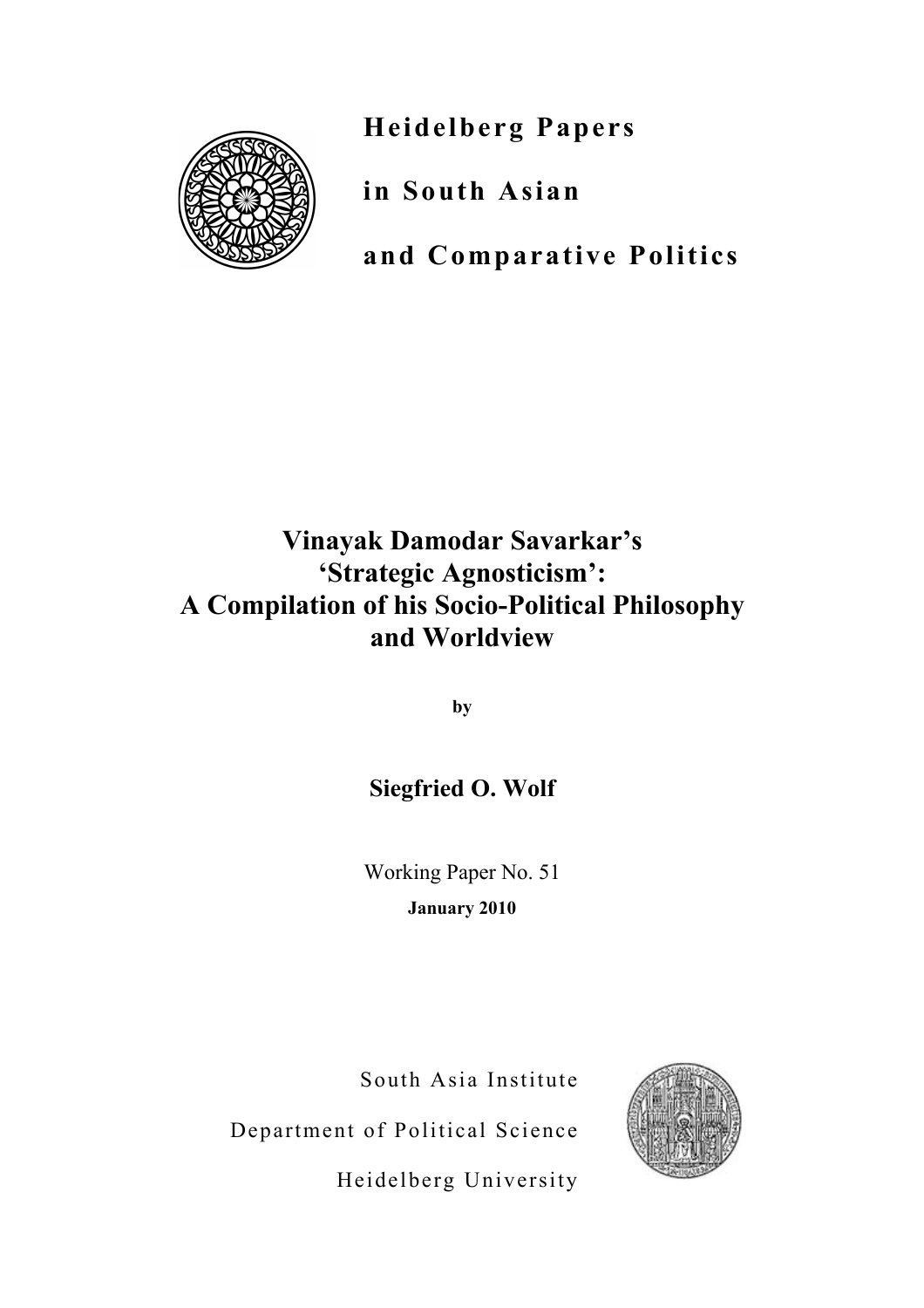#### *HEIDELBERG PAPERS IN SOUTH ASIAN AND COMPARATIVE POLITICS*

**ISSN: 1617-5069**

### **About** *HPSACP*

This occasional paper series is run by the Department of Political Science of the South Asia Institute at the University of Heidelberg. The main objective of the series is to publicise ongoing research on South Asian politics in the form of research papers, made accessible to the international community, policy makers and the general public. HPSACP is published only on the Internet. The papers are available in the electronic pdf-format and are designed to be downloaded at no cost to the user.

The series draws on the research projects being conducted at the South Asia Institute in Heidelberg, senior seminars by visiting scholars and the world-wide network of South Asia scholarship. The opinions expressed in the series are those of the authors, and do not represent the views of the University of Heidelberg or the Editorial Staff.

Potential authors should consult the style sheet and list of already published papers at the end of this article before making a submission.

| Editor                          | Subrata K. Mitra                                                                                                                                                                                                                                                             |
|---------------------------------|------------------------------------------------------------------------------------------------------------------------------------------------------------------------------------------------------------------------------------------------------------------------------|
| Deputy Editors                  | <b>Clemens Spiess</b><br>Malte Pehl<br>Jivanta Schöttli<br>Siegfried O. Wolf<br>Anja Kluge                                                                                                                                                                                   |
| Managing Editor                 | <b>Florian Britsch</b>                                                                                                                                                                                                                                                       |
| <b>Editorial Assistant</b>      | Sergio Mukherjee                                                                                                                                                                                                                                                             |
| <b>Editorial Advisory Board</b> | Mohammed Badrul Alam<br>Barnita Bagchi<br>Dan Banik<br>Harihar Bhattacharyya<br>Mike Enskat<br>Alexander Fischer<br><b>Karsten Frey</b><br>Partha S. Ghosh<br>Julia Hegewald<br>Karl-Heinz Krämer<br>Apurba Kundu<br>Peter Lehr<br>Christian Wagner<br>Wolfgang-Peter Zingel |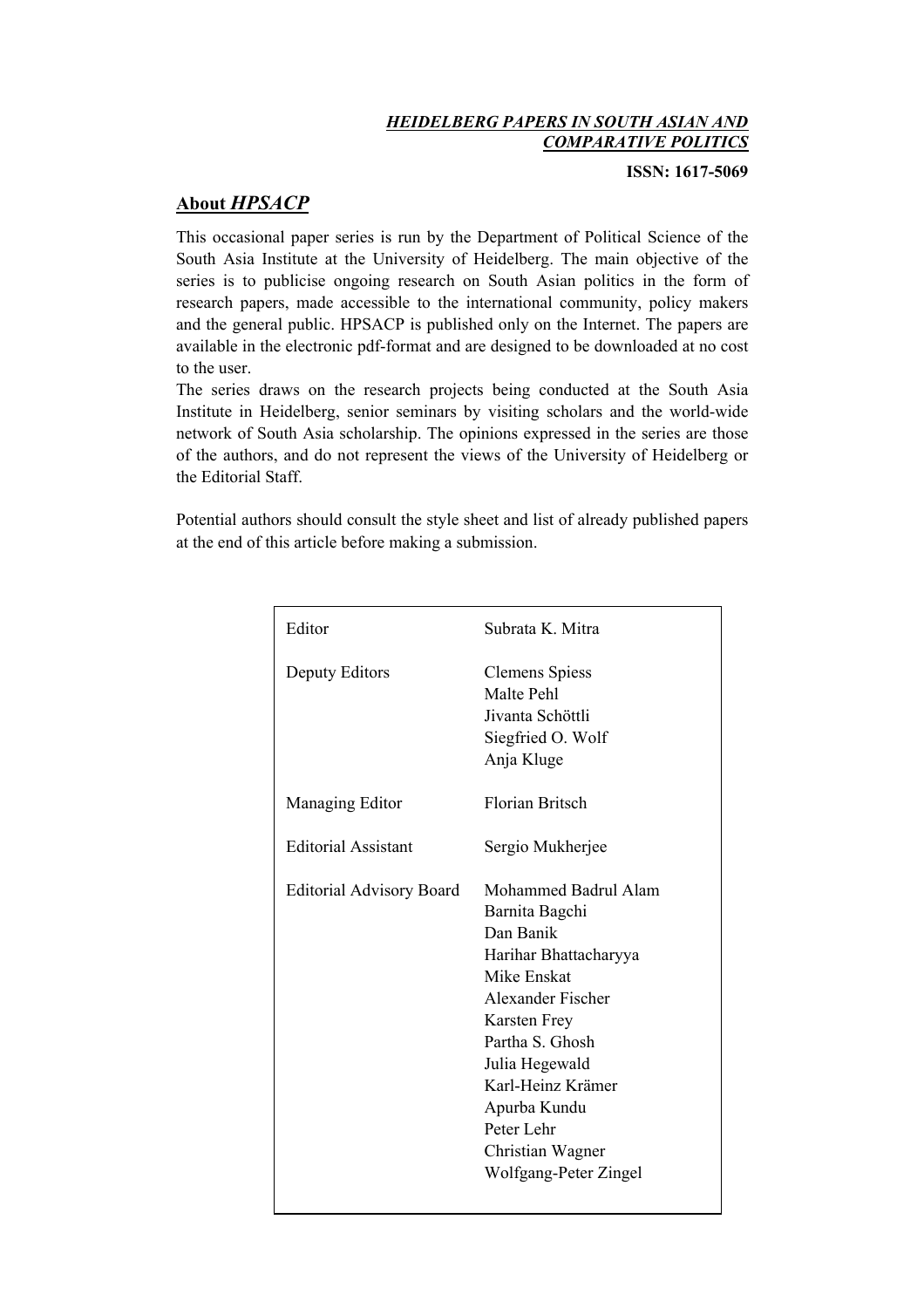## **Vinayak Damodar Savarkar's 'Strategic Agnosticism': A Compilation of his Socio-Political Philosophy and Worldview**

### Siegfried O. Wolf<sup>1</sup>

*Keywords: India, Savarkar, Hindu-Nationalism, Identity, Hindutva.*

#### **ABSTRACT:**

*Since India's independence (and even before) there is a growing ideological debate regarding its identity and self-understanding. The focal point of this discussion is the much-disputed and multi-faceted Indian historical figure Vinayak Damodar Savarkar (1985-1966). His life and work, and above all his literary compositions, point to numerous paradoxes and controversial phenomena, which divides the discussants basically into two essential camps. On the one side are those who see Savarkar and his socio-political vision (Hindutva) that he proclaimed as the greatest danger to the foundation of the modern, secular state, democracy, and multiculturalism. With this background, Savarkar is used as the synonym for an "anti-modern" regression, and as the ideological founder of a phenomenon that has usually been referred to as "Hindu nationalism" or "Hindu fundamentalism". This side is opposed by a second camp consisting of people who tend to see Savarkar and his perceptions of state theory as a legitimate and ambitious form of democratic self-determination. However, all these controversies about Savarkar do not take into account the philosophical tenets underlying his social and political thoughts. Both Indian as well as Western scholars have focused only on some particular fragments of his thoughts without spending the time and effort to understand his various theoretical concepts in a complex and coherent framework. Therefore, this article aims to explore the philosophical foundation of his notions and actions, and suggests crucial variables for further scientific analysis.*

#### **INTRODUCTION**

This article seeks to critically examine some elements of the ideas, ideals, and principles behind the philosophy of Vinayak Damodar Savarkar (1985-1966) and

<sup>&</sup>lt;sup>1</sup> The author is Lecturer in the Department of Political Science, *South Asia Institute* (SAI) and research fellow at the Institute for Political Science, both Heidelberg University (Germany). The author would like to acknowledge the logistic and financial support of the *Centre de Sciences Humaines* (CSH), Cultural Section of the French Embassy in India, New Delhi. The author thanks Subrata K. Mitra, Paul Chambers, and Jivanta Schöttli for their comments. He can be contacted at swolf@sai.uni-heidelberg.de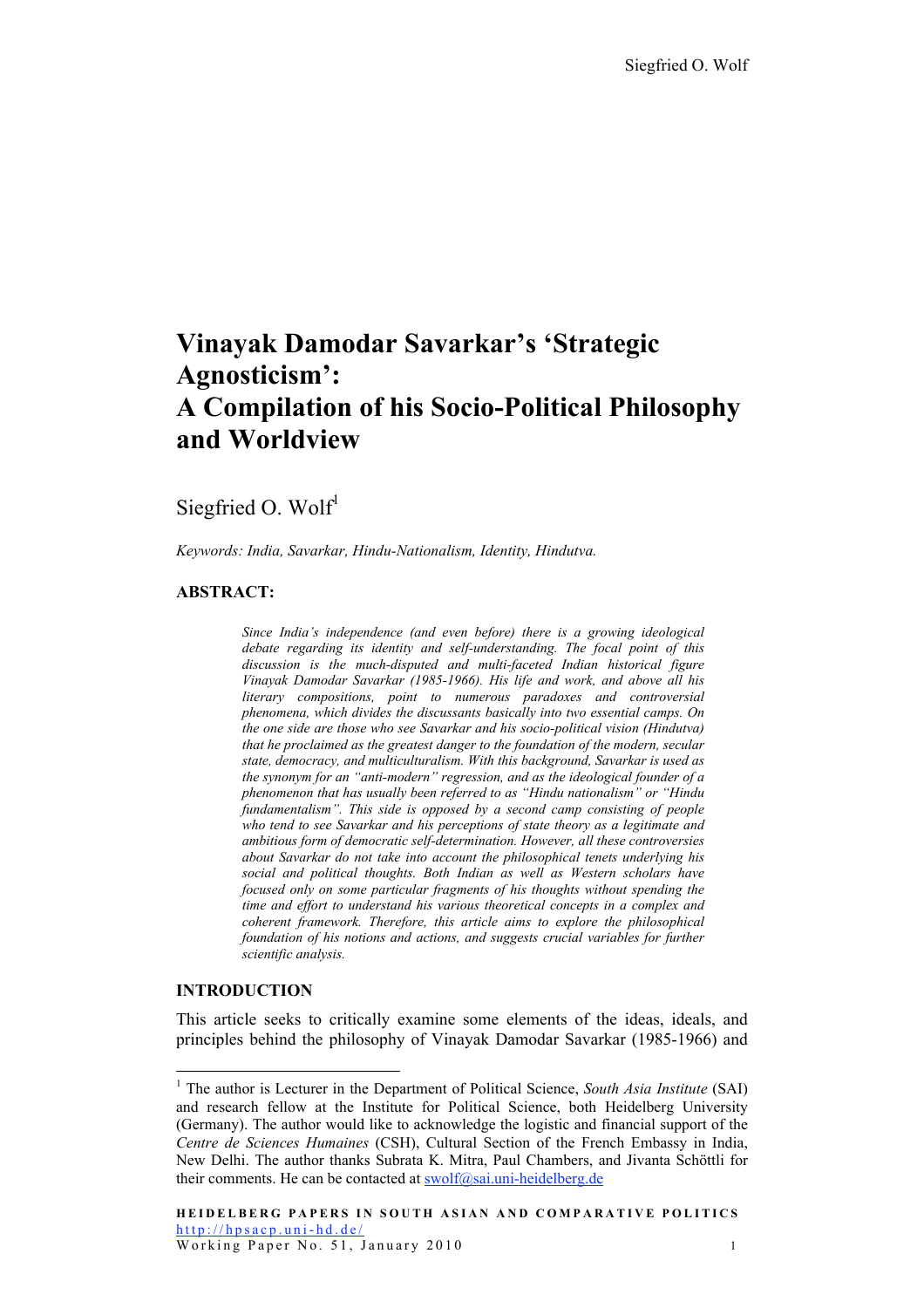his attempts to move towards the constitution of a coherent worldview. Savarkar is one of the most controversial and multi-faceted of India's personas, whose life and literary contribution present various paradoxical phenomena. He became the object of attention and the centre of academic as well as public controversy in past and contemporary India because of his militant activism and nationalism during the struggle for Independence. Yet controversies about Savarkar, mostly polemical in tone do not take into account the philosophical tenets underlying his social and political thoughts. Both Indian as well as Western scholars<sup>2</sup> have focussed only on some particular fragments of his thoughts and action without spending the time and effort to understand his various theoretical concepts in a complex but coherent framework. Yet the most outstanding attempts at studying Savarkar have been those by Jyotirmaya Sharma (2003), Harindra Srivastava (1993a, 1993b, 1983), T.C. Phadtare (1975), Suresh Sharma Suresh (1996) and V.S. Godbole (2004). The core value of Godbole's work lies within the substantial compilation of newspaper articles and further collections of writing and the rudimentary thematic categorization as well as translating the compilation in to English. Srivastava's (1983) contribution, although containing a glorifying connotation and being limited to the university years in London, is still one of the most profound and detailed works on Savarkar and should be considered in all studies focusing on him. The same is true for the extremely insightful and thoughtful discourse from Jyotirmaya Sharma on Savarkar within his work on Hindutva as mentioned above. Although the author does not agree with Sharma's fundamental idea of evolution deriving from the Hindutva concept alongside further core statements, his work still remains convincing and genuine due to his underlying investigative work as well as his attempt to meet the requirements of the vast amount of Savarkar's documents attempting to evaluate, even if sharply worded, a worthy conclusion.

The author believes that it is not possible to evaluate Savarkar's contribution to the solutions of social and political problems that India faced, and still faces, without an appropriate analysis of his philosophical tenets and worldview. Savarkar's social and political thought, in particular on the issue of social reforms, need to be examined and formulated as a philosophy of the basic transformation of India's social structure. To achieve this is, at first sight, a difficult challenge primarily because Savarkar did not offer a 'coherent overview' on his philosophical principles<sup>3</sup>. He never wrote extensively on philosophical issues and

 <sup>2</sup> These authors include V. Krishna Aiyar (1989), Mani Shankar Aiyar (2004, 1999), Asaf Ali 1989, Vidya Sagar Anand (1989, 1967), Nitya Narayan Banerjee (1989a, 1989b), Sudhakar V. Bhalerao (1999), Saba N. Bhaumik/Smruti Koppikar (2004), Chitragupta/Indra Prakash (1939), S.R. Date (1989), Balasaheb Deoras (1989a, 1989b), Sudhakar Deshpande (2000, 1999), Enriko Fasana (1997), Gangadhar Gadgil (1989), M.V. Ganapati (1989), P.L. Gawade (1989), Radhika Mohan Goswami (1989), S.T. Godbole (1989), Saligram (2005), G.S. Hiranyappa (1989), Muzzafar Hussain (1989), Christophe Jaffrelot (1999), Singh K. Jagjit (1989), M.N. Javaraiah (2005), J.D. Jodlekar (1995, 1994, 1989a, 1989b, 1989c), D.B. Joshi (1992), M.V. Kamath (1989), Dhananjay Keer (1988, 1950), B.K. Kelkar (1989a, 1989b), G.V. Kelkar (1958), Ashis Nandy (2008), S.N. Navalgundkar (1989), A.G. Noraani (2003), V. S. Patwardhan (1989), John Prince (2007), T.C.A. Raghavan (1983), V.R. Rao (1989a, 1989b), H.V. Seshadri (1989), Sita Ram Sharma (2007), Shivramu (1989), Jagjit K. Singh (1989), und N.R. Waradpande (1989) <sup>3</sup>

<sup>&</sup>lt;sup>3</sup> B.K. Kelkar in his thoughtful article points out: "As Savarkar was basically an active thinker and reformer he did not write down his philosophy in book form for simple intellectual pleasure. But his life is so full of diversity and events and his desire for selfprojection so strong that in whatever he wrote – whether play, poem or autobiography – we find Savarkar himself stating his philosophy of life. In all his literature we find scattered nuggets of his philosophy, but no student of his thought has yet made a determined effort to bring them together into a concrete shape" (Kelkar 1989:53f).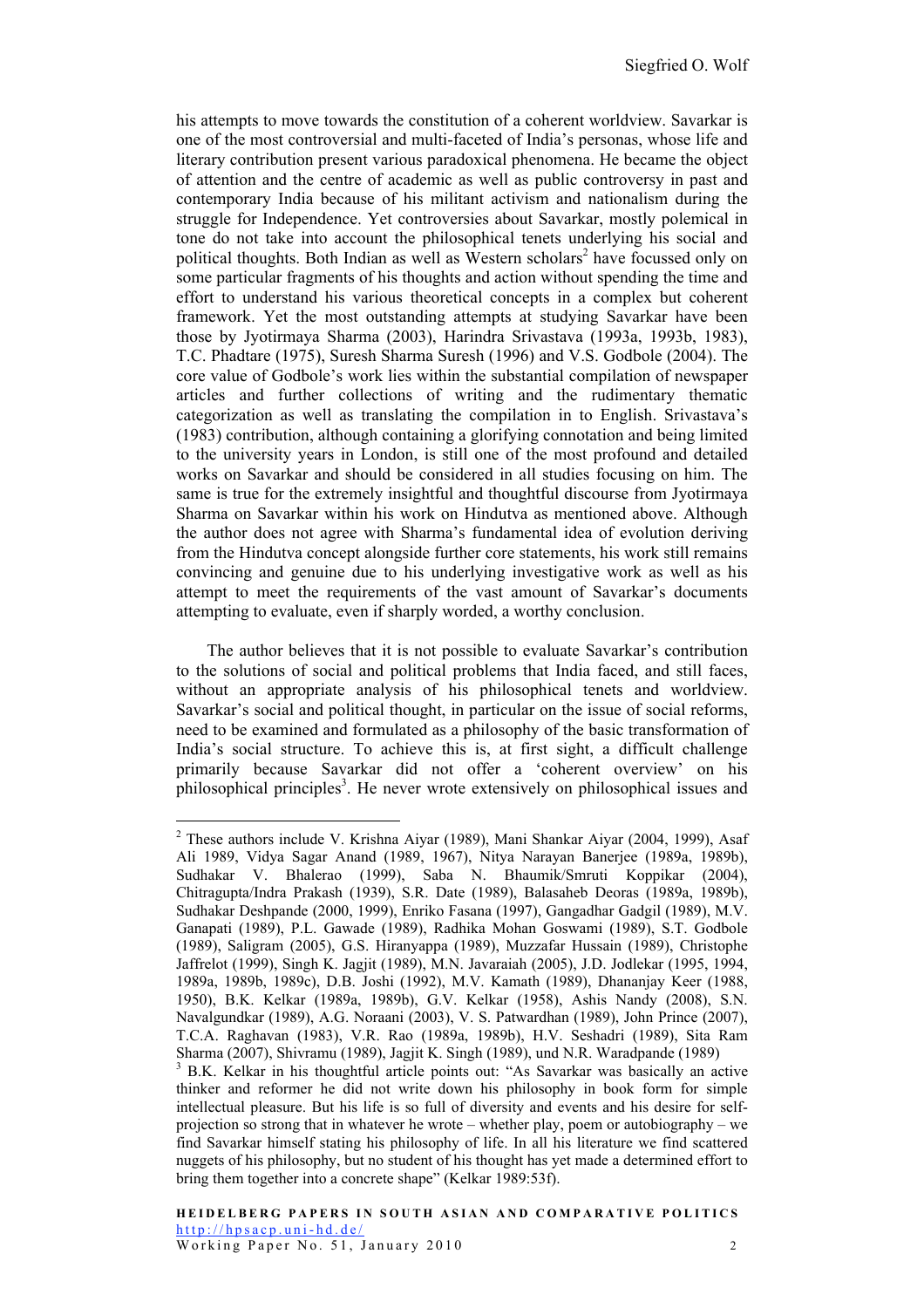his thoughts in this direction remained unorganised. An outline of his fragmented philosophy has to be extracted out of his various works<sup>4</sup>, which can be subsumed under three broader categories (see table 1).

| Category 1: | Non-(party-)      | the Enemy Camp ("Autobiography"<br>Inside<br>٠                 |  |
|-------------|-------------------|----------------------------------------------------------------|--|
|             | Political         | Savarkars)                                                     |  |
|             | Literature        | • The Story of my Transportation for Life (1950)               |  |
|             |                   | An Echo from the Andamans                                      |  |
|             |                   | • Poetry: Gomantak, Mazi Janmathep, Kalepani,                  |  |
|             |                   | O'Martyrs,                                                     |  |
|             |                   | Farewell; On my bed facing death [death bed];                  |  |
|             |                   | My Will; First Offering u.a.)                                  |  |
|             |                   | ■ Plays: (Ushap, Sanyasta Khadga, Uttarkriya, u.a.)            |  |
| Category 2: | Historical        | Hindu-Pad-Padashahi                                            |  |
|             | <b>Studies</b>    | • Six Glorious Epochs of Indian History                        |  |
|             |                   | Indian War of Independence 1857                                |  |
|             |                   | $\blacksquare$ (History of the Sikhs - verloren)*              |  |
|             |                   | $\blacksquare$ (History of the Nepalese Nationalist Movement – |  |
|             |                   | verloren) *                                                    |  |
|             |                   | Further writings:                                              |  |
|             |                   | Translation of Mazzini's Autobiograhie into                    |  |
|             |                   | Marathi                                                        |  |
| Category 3: | Political         | Hindutva - Who is a Hindu (Essential of                        |  |
|             | <b>Statements</b> | Hindutva)                                                      |  |
|             |                   | ■ Hindu-Rashtravad                                             |  |
|             |                   | ■ Whirlwind-Propaganda                                         |  |
|             |                   | Historic Statements (Prophetic Warning)                        |  |
|             |                   | ■ Hindu-Rashtra Darshan                                        |  |

| Table 1: Three categories of Savarkars writings |  |
|-------------------------------------------------|--|
|-------------------------------------------------|--|

*\* Comment: even if the literary works "History of the Sikhs" and "History of the Nepalese National Movement" have been lost, the main crucial arguments provided can be found in other books/documents. The mere fact that these historical discourses have been put into words is reason enough for mentioning them with regard to their contribution fostering an understanding of his mindset and methods as well as the motives behind his actions. Furthermore, this should be an attempt to create a broadly complete picture/imagery of Savarkar's authorial or historical work.*

<sup>&</sup>lt;sup>4</sup> The article uses mainly the followings writings by Vinayak Damodar Savarkar: SAVARKAR, S.S. and G. M. JOSHI. eds. 1992. *Historic statements (Prophetic Warnings). Statements, Telegrams & Letters. 1941 to 1965 by Veer Vinayak Damodar Savarkar*. Veer Savarkar Prakashan: Bombay; SAVARKAR, Vinayak Damodar. 1999. *Hindutva. Who is a Hindu?* Seventh Edition. Swatantryaveer Savarkar Rashtriya Smarak: Mumbai (Bombay); SAVARKAR, Vinayak Damodar. 1993. 'Abhinava Hindu Dhwaja' and 'An Echo from Andamans. Letters Written by V.D. Savarkar to his Brother Dr. Savarkar', in GROVER, Verinder. 1993. *V.D. Savarkar. Political Thinkers of Modern India*. Volume 14. Deep & Deep: Publications: New Delhi, pp. 185-190; SAVARKAR, Vinayak Damodar. 1971. *Hindu-Pad-Padashahi or a Review of the Hindu Empire of Maharashtra*. New Delhi: Bharti Sahitya Sadan; SAVARKAR, Vinayak Damodar. 1971. *Six Glorious Epochs of Indian History*. Bal Savarkar: Bombay (Mumbai); SAVARKAR, Vinayak Damodar. 1950. *The story of my transportation for life. A Biography of Black days of Andamans*. First Impression. Sadbhakti Publications: Bombay (Mumbai); SAVARKAR, Vinayak Damodar. 1940. *Hindu Sanghatan: Its ideology and immediate programme*. Hindu Mahasabha: Bombay; SAVARKAR, Vinayak Damodar. 1963-65. *Samagra Savarkar Vangamaya.* (Entire Works of Savarkar), Volumes 1 – 8. Edited by Manarao Daate, published by Maharashtra Hindu Maha Sabha 1963-65; SAVARKAR, Vinayak Damodar and Satya PARKASH. 1945. *Hindu Rashtravad*. *Ideology and Immediate Programme*. Rohtas Printing Press: Rohtak.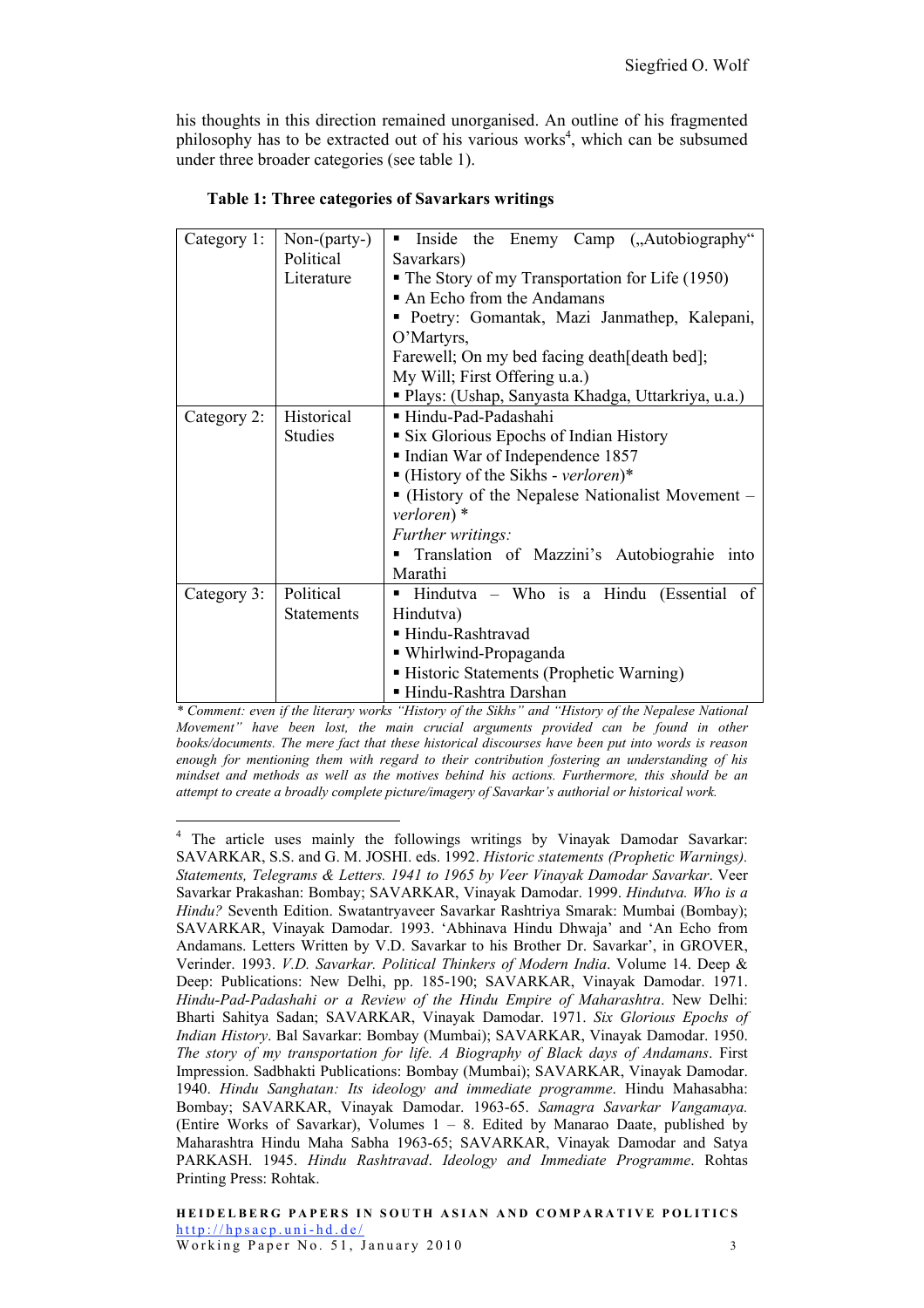Whilst drawing deeply from biographical details, the aim of the analysis here is not to flesh out Savarkar's persona, to bring him back to life either by eulogising or deconstructing him on the basis of subjective emotional matters. Rather, the goal is to explore the philosophical foundation of his thoughts and actions, to suggest crucial variables for a scientific analysis and to identify his position on the transformation of Indian society. Such an exercise pieces together a complex picture which should help provide a matrix of measurement for Savarkar's philosophical worldview and its influence on his life and work.

#### **THREE PREMISES**

The article tries to analyse how far Savarkar's social and political philosophy is based on a rational, utilitarian and pragmatic outlook, which leads him to postulate his opinion to pragmatic programs in all facets of live. Tackling this question, the article argues that the whole structure of Savarkar's thoughts is bounded within a narrow framework of agnosticism. Consequently, each study of his philosophy must recognize these three main premises:

#### **(1) The supremacy of Western political and social thought in Savarkar's philosophy and worldview**:

Savarkar derived his 'philosophy' from various sources, both Indian and foreign. According to J. Sharma (2003:125), Savarkar had little time for all the different schools of Hinduism and was deeply suspicious of philosophical tenets founded on 'holy scriptures'. For him, the 'Nature of the Self' was something that was 'known to itself immutably and without a name or even a form'<sup>5</sup> . As a result, the 'classical Indian thought' or so-called 'brahmanical thinking' is not the key to a proper understanding of Savarkar's social and political philosophy. This leads to the significant premise that for an analysis of Savarkar it is indispensable to study Western socio-political and philosophical thought. Savarkar received inspiration, guidance and practical advice, according to his own predilections mainly from the writings and activities of political and social thinkers in Europe. Books written by humanists and liberal authors of the West, carrying messages of rationalism in religion, liberty in thought and equality in fundamental rights, impressed Savarkar extremely. Savarkar recognised clearly the significance of European culture which aimed at human progress. He was one of the first amongst Indian thinkers to accept as a whole the principles underlying the new ideas that flowed from European countries. The 'new attitude' from the West, presenting a novel social, political and

 <sup>5</sup>  $5$  On this point the author has to qualify J. Sharma's conclusion: It is possible to state that Savarkar's attention in terms of his philosophical interests was mainly focused on Western writings, but this does not mean, that he had not studied carefully the 'traditional ancient scriptures' of Hinduism. During his time on the Andamans, he pored over 'all Upanishads, the Rig Veda, the Ramayana and the Mahabharata, the Brahma Sutras, the Sankhya texts, the Karikas of Ishwar Chandra, the Yoga Sutras in translation and along with their originals' (Savarkar 1950:271). Another example of his interest and affection for 'classical Indian thought' is given in the following words by Savarkar: 'I had studied the ten principal Upanishads, finishing each of them in one month, and taking one whole year to complete them. I used to read them and ponder every night with deep thought and meditation. All of a sudden I fell upon the Yoga Vashista, and I found it of such absorbing interest that I have come to regard it ever since as the best work on the Vedanta Philosophy. The propositions were so logical, the verse is so beautiful, and the exposition is so thorough and penetrating that the soul loses itself in raptures over it. Such a fine combination of philosophy and poetry is a gift reserved only Sanskrit poets' (Savarkar 1950:272).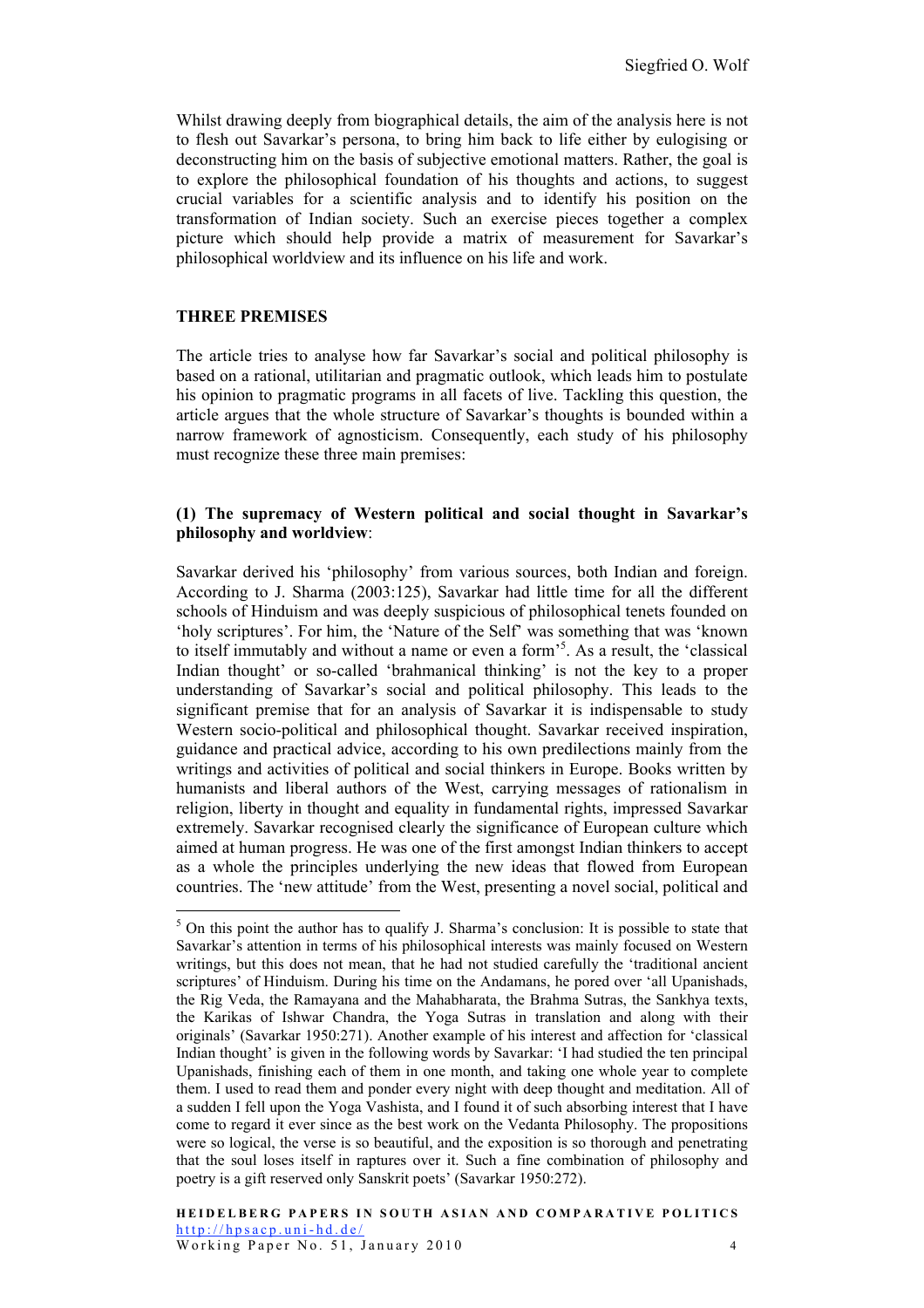scientific outlook and culture, caught his attention and captured his imagination. He was deeply influenced by the philosophy and ideas of *Political Economy* (1848) by James Mill and J. Stuart Mill and studied both in detail. Their notions of liberalism, individual freedom, and ideas on democracy had a deep impact on Savarkar's mind. He also imbibed Herbert Spencer's<sup>6</sup> 'sociological thinking especially his proposed *philosophy of evolution* in which all phenomena of every kind were subject to the 'law of evolution' (J. Sharma 2003:136). From Herbert Spencer and Charles Darwin he adopted the controversial idea of the 'survival of the fittest'<sup>7</sup>, which is without doubt the underlying theorem of Savarkar's 'Panch Sheela<sup>38</sup> towards the social and political transformation of the Indian society. Furthermore, he strengthened his philosophical outlook by studying the works of Jeremy Bentham. Savarkar wrote, 'From then on I began to acknowledge this principle of morality as the touchstone of all my pursuits, of my ethical standards, and of my behaviour<sup>39</sup>. In addition, it is possible to find remarkable elements of Auguste Comte in his social thoughts, for example the importance given to the service of humanity as the best of human ends (Lederle 1976:138). Furthermore, Jean-Jacques Rousseau and Francois Marie Arouet (Voltaire) made him ponder on the French revolution. He was deeply impressed by their thoughts and ideas. From all these European authors he studied the basic principles of social life, interpreted them through Indian eyes, and used them to propose the best approach towards the social and political problems of his countrymen $10$ 

 <sup>6</sup> <sup>6</sup> Spencer was greatly admired by Shayamji Krishna Varma, who studied sociology under him. Varma was a disciple of Swami Sayanand Saraswati and an early mentor of Savarkar. After Spencer died he found a 'Herbert Spencer Lectureship' at Oxford University and various travelling fellowships for his countrymen (Herbert Spencer Indian Fellowships). See for more information Srivastava 1983:6ff.

 $\frac{7}{1}$  The question of who coined this 'infamous expression' is out of the range of this article. Despite the fact that Savarkar did not explicit mentioned the philosophy of 'survival of the fittest', there are various evidences that he assimilated the 'theory of natural selection where weak societies give way to strong ones', for example as he defined the future role of an independent Indian state: Only a homogenous society can build an integrated Bharat. And only such a Bharat can triumph in the global contest for power. A pledge to become a super-power was the only way to keep this gigantic country together and dynamic' (Savarkar quoted in B.K. Kelkar 1989:59).

<sup>8</sup> Kelkar stated that Savarkar's theoretical constructs of social as well as political renewal are based on five guiding Principles (Panch Sheela): (1) Hinduization of politics; (2) Militarization of Hindu-dom; (3) Adoption of an constructive and regulated attitude particularly through a resolved application of the ballot ('one man, one vote'); (4) Practising patriotism; and (5) establishment of a casteless society.

<sup>9</sup> V.D. Savarkar, 'Majhya Athvani', in *Samagra Savarkar Vangmaya*, Vol. 1, p. 206 translated and quoted in Lederle 1976:280.

<sup>&</sup>lt;sup>10</sup> Revealing his admiration for Western writings on political, sociological as well as historical issues was his compilation of books for the 'prison-library' of the Silver Jail on the Andamans: 'The principal and the largest section in our library, of course, consisted of English books. Herbert Spencer's volumes on Synthetic Philosophy, including his 'First Principles', and Sociology and Ethics; all the works of John Stuart Mill; of Darwin, Huxley and Tyndals, and Haeckel; the writings of Carlyle and Emerson; of historians like Macaulay and Gibbon; of poets like Shakespeare, Milton and Pope, constituted its main feature. We had in it *Abbot's Life of Napoleon*, *the Life of Prince Bismarck, of Garibaldi and Mazzini*, with Mazzini's complete works. The library contained historical works bearing on England, Italy, America and India. We had novels ranging from Charles Dickens to Count Leo Tolstoy; and we had works of Kropatkin. The library had English writings of Vivekananda and Ramtirtha; works of the German Historian Trietske and of the German Philosopher Nietzsche. Plato's Republic, Aristotle's Politics and Bluntchili's Theory of the State as well as Rousseau's Social Contract, found their place on its shelves' (Savarkar 1950:269f). All these books were compiled by Savarkar and apparently not one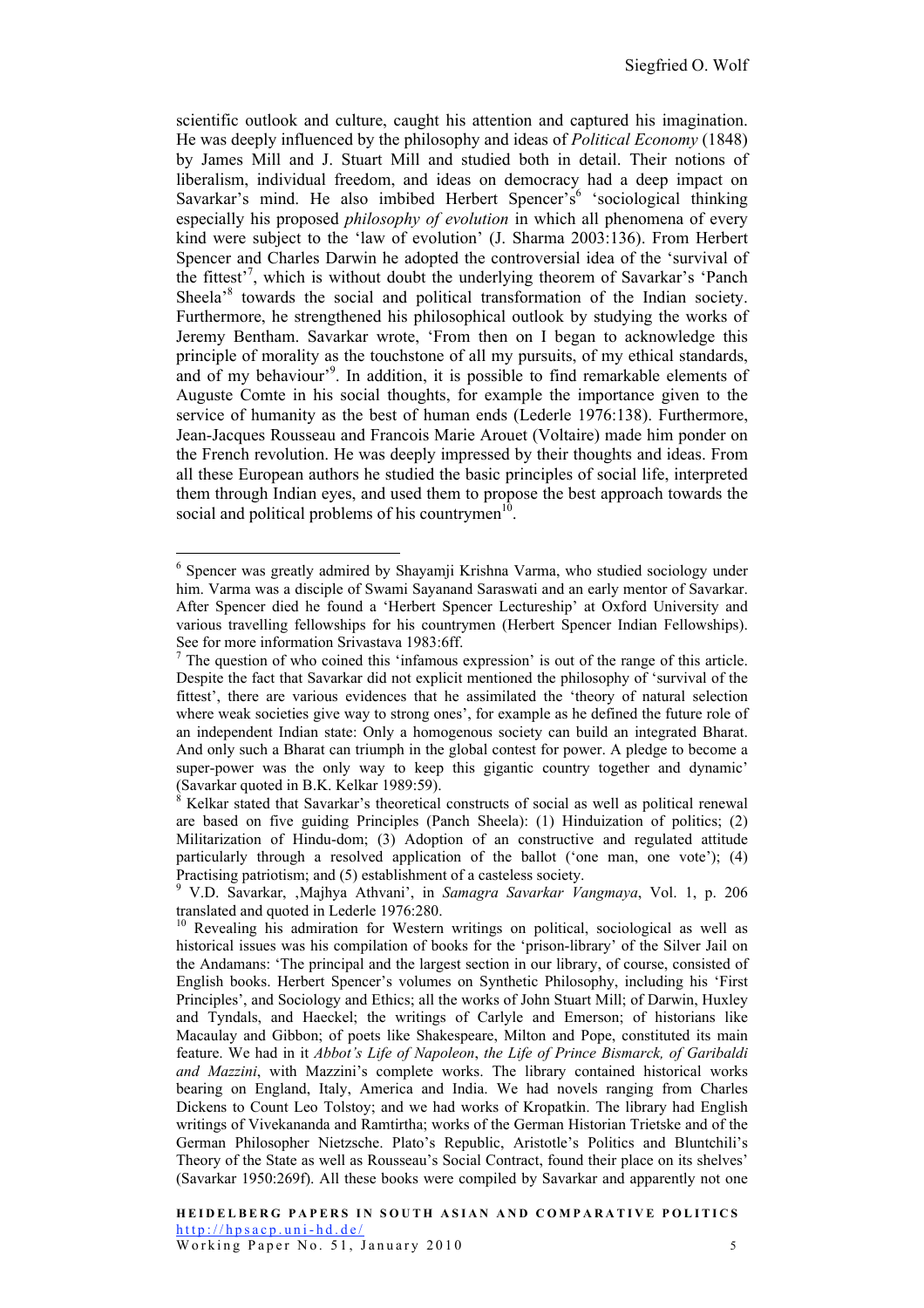#### **(2) The 'clash' of two different worldviews:**

Savarkar's thought and worldview (*Weltansicht*) reflects his own interpretation of a 'classical philosophical conflict' between two phenomena which could be described with reference to Albert Schweizer as *world and life Negation* (Weltund Lebensverneinung) and *world and life affirmation* (Welt- und Lebensbejahung)<sup>11</sup>. According to Schweizer 'the battle for *world and life affirmation* and *world and life negation* must be constantly fought and won afresh' (Schweizer 1935:3). This is a battle which has influenced the Western as well as Indian philosophical worldview and religious thought.

Savarkar devoted himself to exploring all religions. He had a wide knowledge of the religious and philosophical trends of the world. It is impossible to explain in detail the evolution of Indian and Western thought in this article, but according to Savarkar's worldview, two leading streams of thoughts are outlined, the *world and life negation* and the *world and life affirmation*. Secondly the aim is to identify Savarkar's position between these two philosophical benchmarks. First of all, it is possible to state that, in comparison with the Western development, there is a tendency in Indian thought towards a *world and life negation.* But with reference to Schweizer this does not means that Indian thought is completely governed by a *world and life negation* and the Western notion of *world and life affirmation*. In both of these, there are elements of these philosophical streams existing side by side. But in Indian thought the 'tendency to negation' is the predominant principle and in Western thought, the 'tendency of affirmation' (Schweizer 1935:3).

Savarkar's rationalistic mind adopted a critical attitude towards the elements of *world and life negation* within Indian Thought. The suspicion in Savarkar's thought emerged in response to the contradiction between these two allegedly antagonistic notions of worldviews which attempt to answer the question, what is the purpose and what are the aims of human existence? On the one hand there is the above mentioned tendency towards a *world and life affirmation*, which argues 'that man regards existence as he experiences it in himself and as it has developed in the world as something of value per se and accordingly strives to let it reach perfection in himself, whilst within his own sphere of influence he endeavours to preserve and to further it' (Schweizer 1935:1). On the other hand, there is the tendency of *world and life negation*, which consists of his regarding existence as he experiences it in himself meaningless and sorrowful, and he resolves accordingly (a) to grind life to a standstill in himself by mortifying his will-to-live, and (b) to renounce all activity which aims at improvement of the conditions of life in this world' (Schweizer 1935:1f). In addition, a '*world and life affirmation* unceasingly urges men to serve their fellows, society, the nation, mankind, and indeed all that lives, with their utmost will and in lively hope of realisable progress'; whilst a '*world and life negation* takes no interest in the world, but regards man's life on earth either merely as a stage-play in which it is his duty to

of them was unread by him: 'I read all these books carefully. Not a single book in that library I had left unread. Some of them I read over again, and I made my companions study works on politics, political history and economics with particular attention' (Savarkar 1950:270).

 $11$  The reader must accustom himself to these and similar forms of expression which more accurately represent the original than various words or paraphrases which might be chosen to suit the context. For example worldview (Weltansicht); 'World and Life Negation' (Welt- und Lebensverneinung); or 'World and Life affirmation (Welt- und Lebensbejahung).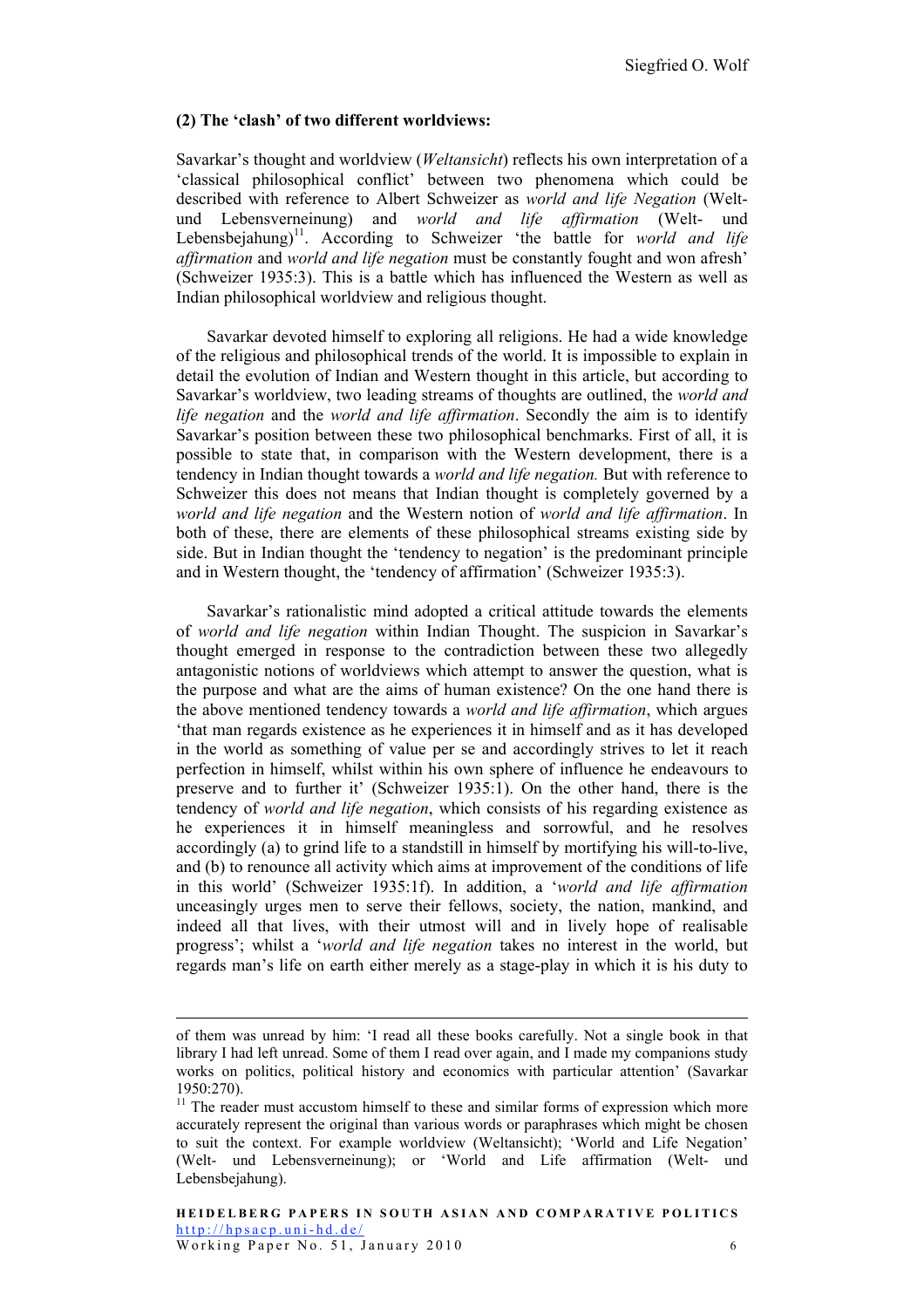participate, or only as a puzzling pilgrimage through the land of Time to his home in Eternity' (Schweizer 1935:2).

From Savarkar's point of view, the 'classical Indian thought' or 'Brahmanical thinking' was under a strong influence of *world and life negation*. Guided by his 'personal directive that emphasized the need of action', he sensed a 'threat' to social reforms in this kind of worldview that encouraged no efforts 'to move energetically for the improvement of social conditions, the bringing about of a better future for humanity, and a progress for the Indian nation'. The *world and life negation* stream seemed not only impracticable and but also incompatible with his desire for activism. This underlying *Antagonismus* in Savarkar's view on the uses and aims of human beings is best expressed in Schweitzer words 'He who sacrifices his life to achieve any purpose for an individual or for humanity practises *life affirmation*. He is taking an interest in the things of this world and by offering his own life, wants to bring about in the world something which he regards as necessary. The sacrifice of life for a purpose is not life negation, but the profoundest form of life affirmation placing itself at the service of world affirmation. World and life negation is only present when man takes no interest whatever in any realisable purpose nor in the improvement of conditions in this world' (Schweizer 1935:6f).

To the European-educated Savarkar, through his experiences with Vedanta philosophy the emphasis given to achieving an ecstatic state of consciousness as the imperative condition for the Indian *world and life negation* seemed an unnatural and incomprehensible phenomenon. Furthermore, it contradicted the instinctive and intuitive excellence within and among his countrymen and had a paralyzing effect on his social work. Savarkar stated: 'As I went on studying Vedanta Philosophy, I began to experience one feeling above everything else. And it was that the study of these books relaxed every fibre and nerve of my mind, and merged me completely in the contemplation of the Universal, to the extent that I completely turned away from fruitless action in the world of man. It destroyed my will to power and my power to act. The highest attainment was inaction. This text resounded continuously in my brain. And words like the service of my country, altruism and humanity faded into the back-ground as useless phantoms.  $[\dots]^{12}$ . All propaganda, all work seemed such a worthless task, a sheer waste of life. At last

<sup>&</sup>lt;sup>12</sup> 'Before this supreme goal, they appeared as transient and childish pastimes. A similar feeling of higher pessimism was breathed upon me when I read master-works on geology and astronomy but for different reasons. These works describing as they did the earth and the starry heavens, brought home to me infinity of time and space, and, correspondingly puniness of human and the briefness of his life on this tiny globe. Why then struggle, why work and strive, why not live like a lotus-eater? That is what I felt. For all this was to end and to be lost in the depth of space and time. The study of Vedanta did not fill the heart of man with this kind of cynicism and despair. It did commend inaction; but in order to reveal to us the deeper joy and the higher realisation of our being, it exhorted man to cast off spurious dolls, but to endow him with something higher, deeper and more abiding than the fleeting pleasures of this world. In Vedanta the abandonment of action was in itself supreme self-realisation and supreme bliss. Not so the mood of despair and utter futility brought on by the study of geology and astronomy. In Vedanta, man is the master and the maker of his being, the spark of the divine, the emanation from the fount of life. To Science, man is the creature of Nature, and subject to her mutations, and heading for the final dissolution if the universe into the vast emptiness of space and time. When I used to be lost in the reading of the Yoga Vashistha, the coil of rope I was weaving dropped automatically from my hands; and, for hours on end I lost the sense of possessing the body and the senses associated with that body. My foot would not move and my hand was at a stand-still. I felt the deeper yearning to surrender it all' (Savarkar 1950:273f).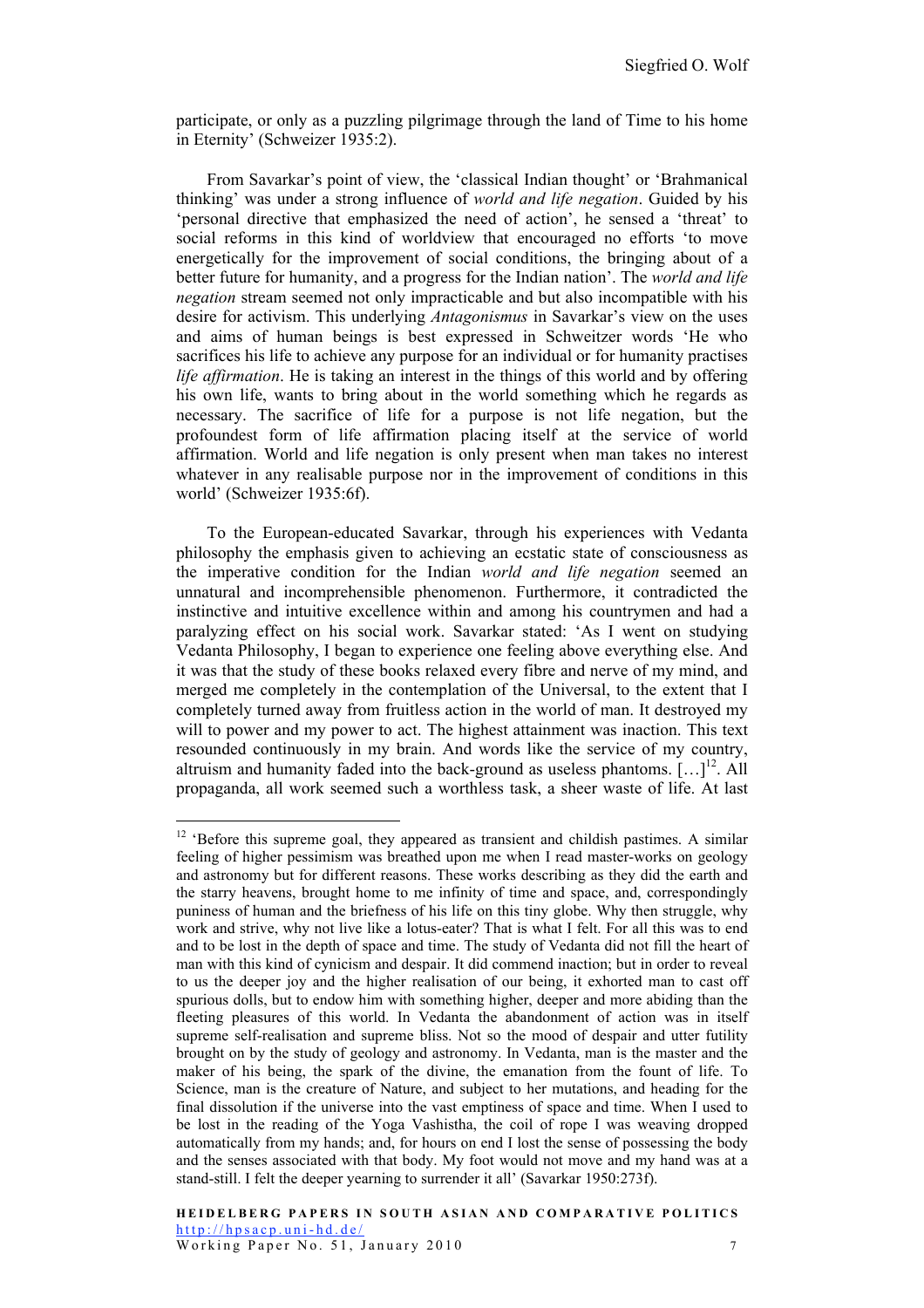the mind and the matter asserted their sway over the body and swung it back to work' (Savarkar 1950:273f).

#### **(3) Savarkar's agnosticism - Religion as an extension to the portfolio of political strategies:**

Savarkar was neither a religious man nor an atheist, he did not abandon religion but accepted nothing that was irrational. Metaphysical statements and theological debates concerning religious beliefs were of no interest to him (S. Sharma 1996:190). In this context, Lederle identified Savarkar, as agnostic<sup>13</sup> and referred to G.V. Ketkar who aptly named Savarkar's agnosticism as 'believing agnosticism' (Lederle 1976:287) $^{14}$ . There we find a profound influence of Bentham on Savarkar. 'Spencer thought it impossible to have an appearance if there was nothing which could appear. There must be a reality independent of thought and independent of ourselves – the Absolute' (Lederle 1976:287). Savarkar's agnosticism finds its best expression in the following examples:

**I.)** In his recommendation to examine all religious scriptures in terms of their relevance for the present. This kind of evaluation was necessary to avoid the social evils implicated in religion. Savarkar considered the scriptures to be not divine, but written by unknown thinkers. It was not to be assumed that what was written in the holy books are the last words because according to him all religious texts are written by man and for man and were therefore time and space-bound. Therefore, they had to be treated as human products fulfilling human needs. The people had to be told that they were divine revelation for otherwise they would not have accepted the scriptures as holy<sup>15</sup>.

Savarkar points out that there are no unchangeable or unchallengeable codes in the interpreting and construction of social reality. This meant, that no religious text

*At the ever closed gates of your house'.*

<sup>&</sup>lt;sup>13</sup> To prove his 'antagonistic-thesis' he referred to Savarkar's poem 'The Closed Gate of the Unknowable' in which 'he explain how the words of bards and of the Puranas, devotions and revolutionary activities, enjoyment and renunciation, comfort and hardship reveal something of God and hide him at the same time' and quoted the closing words:

*<sup>&#</sup>x27;You do not allow [us] to build another house,*

*Yours you do not open to anyone.*

*<sup>[</sup>Though our] effort does not lead us on,*

*Keep on, do not give up the effort.*

*Today, therefore, I knock again at the gates,*

According Lederle, this words are presenting 'the resignation of the agnostic'. For Savarkar, 'the gates leading to the understanding of God are always closed' (Lederle 1976:287).

<sup>14</sup> G. V. Ketkar. 1958. 'Vira Savarkarance Dharmakarana', in PADHYE, S. K. *Savarkar Vividha Darsana*. Pune, p. 101f translated and quoted in Lederle 1976:287.<br><sup>15</sup> Here, it is instructive to refer to Godbole who compiled four common factors in

Savarkar's view on the common phenomena among all religions, which he studied: (1) Everyone says that only their text is God-sent and others are not so. Therefore there is no consistency in them; (2) People say that, as the orders in their particular book are not contained in others, those texts are not God-sent; (3) Men need to decide by logic, experience and other tests who was the true prophet and who was not; and (4) Religious followers insist that once someone accepts their religion that person can only follow the orders of that religion (Savarkar, compiled, translated and quoted in Godbole 2004:473f).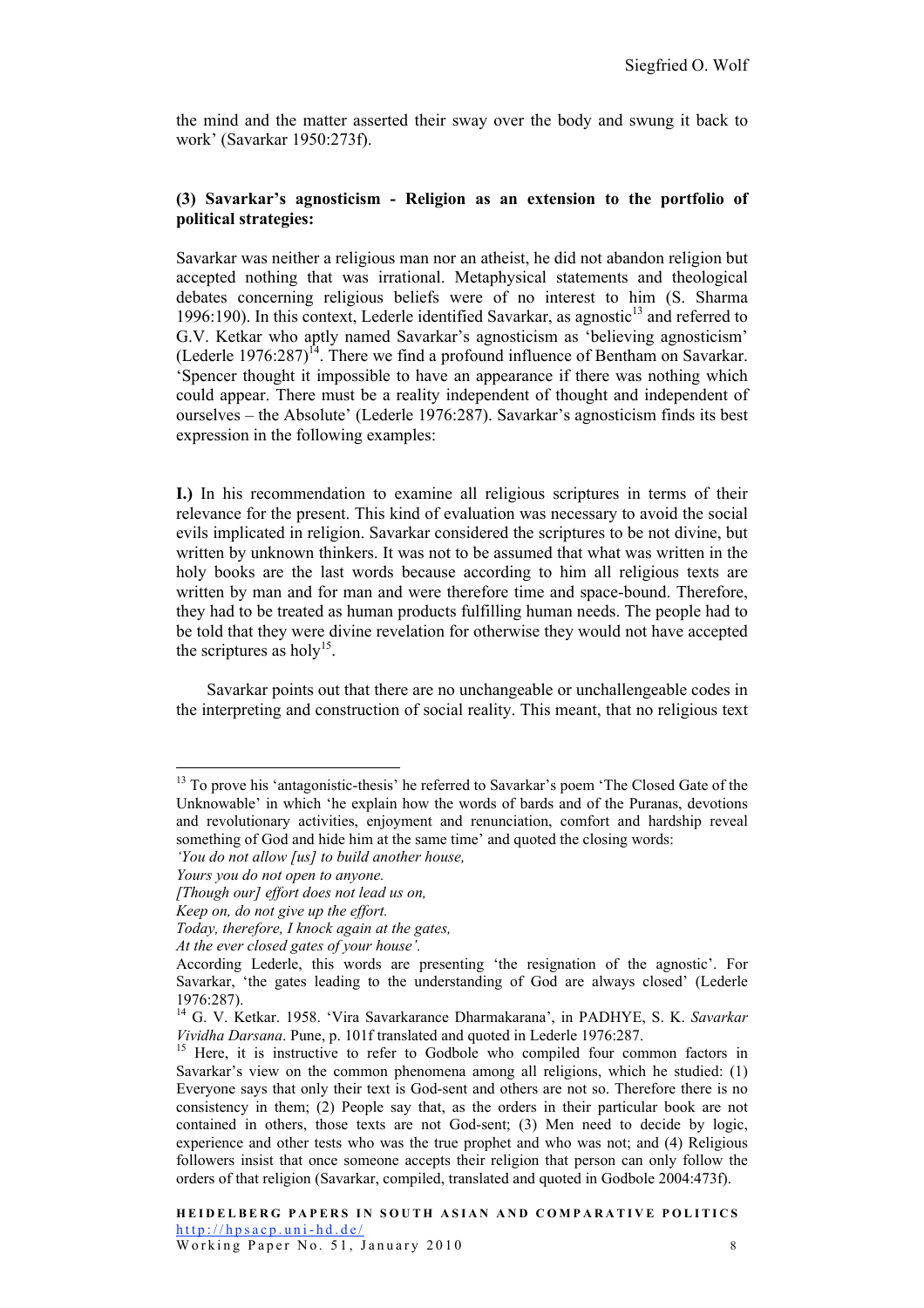was eternal<sup>16</sup>, i.e. one that contained rules and regulations applicable for all times. Savarkar claimed that he identified contradictory orders in the religious scriptures and that this was proof they could not be God- made. Instead, he suggested that the holy books be regarded as the common ancestral property of the entirety of humankind. All this religious property however, was to Savarkar meaningless and worthless in the age of reason which held science and technology as the forces of progress17 (Deshpande 1999:96). Savarkar concluded that in various old texts it was possible to discover some writings that were quite useful to the present as well as for the future. They needed to be recognised as useful and beneficial because they could provide valuable guidance to contemporary problems and not simply because they were found in ancient texts. But for that, 'every thought and idea, principle and ideal found in the religious book must be subjected to rational scrutiny and scientific test<sup>18</sup>. Savarkar observed that many of the ancient scriptures like the *Manusmriti* (Law of Manu)<sup>19</sup> contained various teachings that had been proven false over the course of time. Applying principles of necessity and utility as the only criteria of acceptability, Savarkar stated, 'Whatever we find in *Manusmriti* to be harmful or ridiculous today should not be followed, but that does not make *Manusmriti* harmful or ridiculous<sup>'20</sup>. 'If we ignore those teachings and take only those that are useful today we will all benefit. If we accept that the religious texts, though claimed to be of divine origin, have failings like that of any human creation, they become the inheritance of all mankind $^{21}$  and the social evils presented and defended in the name of religion would come to an end. The social organisation and transformation of the Hindu society had to be founded or reconstructed and consolidated on secular and scientific principles as well as human experience and not on holy and eternal teachings. 'In future, whenever we have to decide whether a reform is good or bad, changes are desirable or not, there should be only one test. Is it useful or harmful for today? We must never ask the

<sup>&</sup>lt;sup>16</sup> In this context, Savarkar emphasised that it is difficult for human beings to imprison time. 'A book can be saved from termites by bringing out a new or improved edition, but to save a religious text or a holy book from the *termite of Time* is impossible even for angels. The *termite of Time* not only eats away the pages of such a text, but also devours its meaning and makes it irrelevant. It is impossible, therefore, to bring out an improved version of an unchanging and rigid religious text because such improvement is prohibited by that religion itself. Savarkar, Vinayak Damodar. 'Uprooting of Arab Culture from Turkey by Kemal Pasha', (in Savarkar Samagra, Volume 5, p. 519 translated and quoted in J. Sharma 2003:187).

<sup>&</sup>lt;sup>17</sup> Savarkar did not attach any value and worth to the 'holy scriptures' simply on the grounds of their antiquity, sanctity and so-called divinity. However, his scientific approach to history does not lead him to deny them their historical or sociological significance and value. As a treatise on history and not as inviolable and unalterable sacred books, Savarkar appreciated them by giving them their place of honour in the libraries of the world. According to Savarkar, 'religious books serve the purpose of fossils for the study of the then existing socio-political institutions and organisations, systems and patterns and so on<sup>'17</sup> (Deshpande 1999:96).<br><sup>18</sup> Savarkar quoted in Deshpande 1999:96.

<sup>19</sup> The *Manusmriti*, or *Dharmashastra* (Laws) of Manu, is one of the holy books of the Hindus, which in the view of many reformers like Savarkar justifies the humiliating position of the untouchables. It is manifested in the Law of Manu that intermixing with untouchables pollutes the Hindus, brings ill-luck to him and his kin and is equal to committing a crime. To burn some copies of this book was a popular sign of protest of the social reform movement in India.

<sup>&</sup>lt;sup>20</sup> Savarkar translated and quoted by Godbole 2004:514. See also in detail Deshpande who wrote: 'Though Savarkar does not attach any value and significance to the religious books simply on the ground of their antiquity, sanctity and so-called divinity, he refers them by giving them their place of honour in the libraries of the world (Deshpande 1999:96).<sup>21</sup> Savarkar translated and quoted by Godbole 2004:514.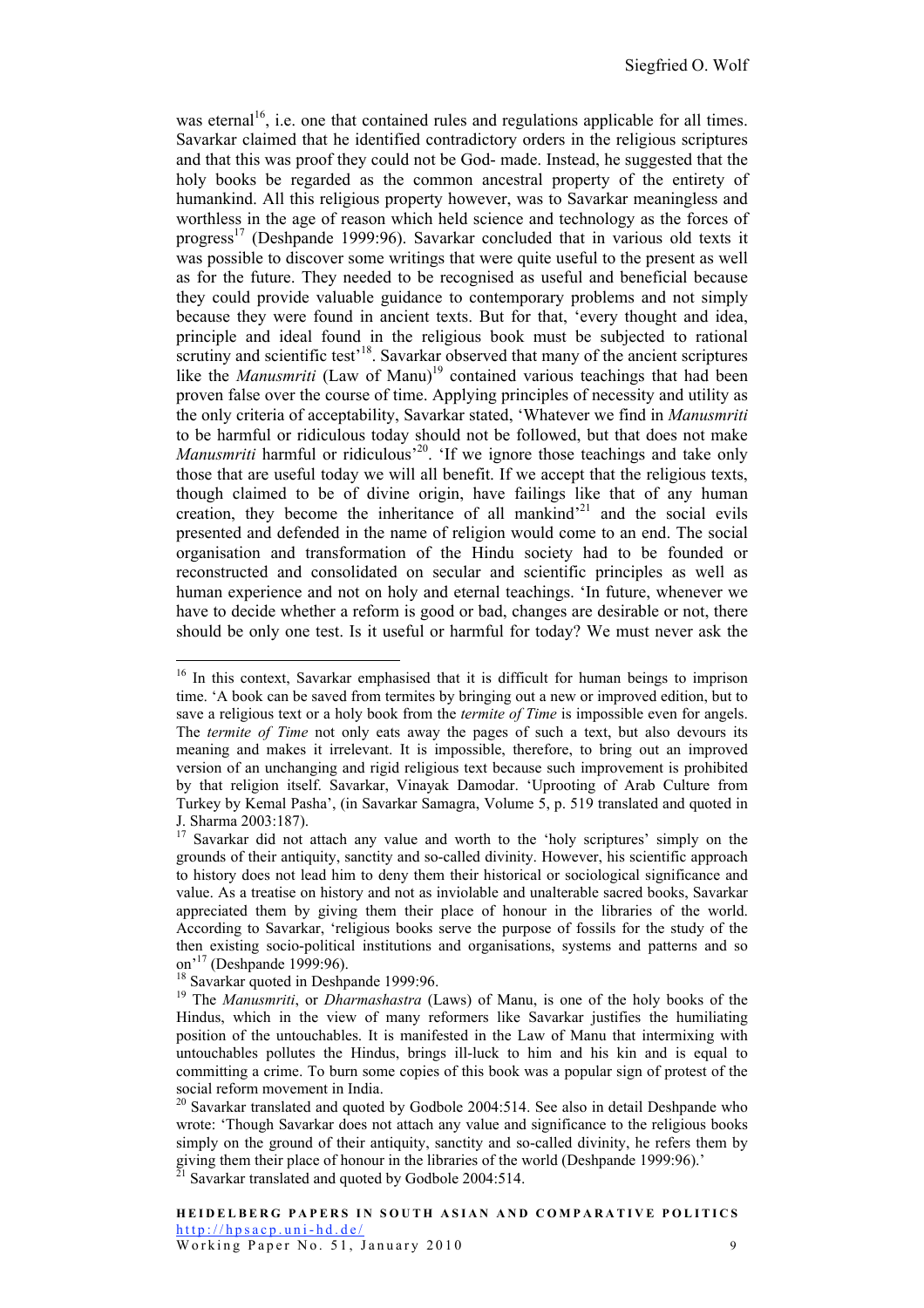question  $-$  is it sanctioned by the scriptures? We must never again waste time on that futile discussion. If a change is desirable, implement it today. […] It is easy to prove whether a reform is useful or not. But it is impossible even for the Lord Creator to decide whether the same is sanctioned in the scriptures or not. We therefore do not regard any religious text as eternal and to be followed at all times'.

**II.)** Savarkar's view on the Universe and Nature: About the universe, Nature and the place of human beings within both dimensions, Savarkar had peculiar views. According to him, human beings live in this world and not in a transcendental one. The universe had nothing to do with his countrymen and how they arranged their worldly life. Going one step further he claimed that 'the forces in the universe are to a little degree for Man, but to a greater extent they are against  $\lim^{22}$ . Against this background he argued, the 'universe exists and continues to function by certain rules. All that we can do is to find out what they are and use them for the benefit of mankind. We must say that what is beneficial for mankind is good and what makes us suffer is bad. It is absurd to say what God likes is beneficial for man or vice versa, because they are false notions. We live in the Universe but the Universe does not belong to us. To a great extent, it is unfavourable and to a very small extent favourable to us. We must appreciate this and face the heavenly occurrences. That is true Nature. That is the real worship of the God of universe.<sup>23</sup> Spurred on by his agnostic approach to life, Savarkar endeavoured to learn the laws of Nature and universe as best a human being could. The need of the moment was to tap and apply them for the benefit and welfare of the people. He pointedly remarks: 'Man is the maker of his fortune and cause of his misfortunes. No divine power does any good or evil to human life. Man himself is responsible for the successes and failures, sweets and bitters of his life. Reason and intelligence leads one to light and ignorance to darkness.<sup>'24</sup>

**III.)** In Savarkar's view on the relation between religion and politics, it is possible to find yet another proof of his agnosticism. There is no doubt that religious faith and especially Hinduism was one of the most significant elements in Savarkar's thinking, but the author cannot overlook that this was also an instrument of his social as well as political struggle. Against this background, Savarkar's vehement implementation of Hinduism in politics was not based on an orthodox attitude, neither spiritual conviction nor religious traditionalism but on the contrary was more worldly, material and strategic. It should instead be seen as a strategy, the use of elements from an already existing value-based-system guiding the greatest number of his countrymen, to create a feeling of belonging amongst them. Savarkar was aware of the potency of religious enthusiasm and claimed that 'man cannot remain without religion. Religion is a source of stupendous strength<sup> $25$ </sup>. To harness this strength he highlighted certain elements of Hinduism as a 'leading culture' (Leitkultur) for Indian people. He did not advocate introducing Hinduism as a state religion, but merely as a method of defining a collective identity. This was to be a fundamental pillar of belonging, upholding his 'imagined nation'. In this aspect, he was very much influenced by the western belief in the separation of politics and religion, like 'the Wall of Separation' between church and state propounded by Thomas Jefferson. Politics was defined as the means of serving the nation and contributing to the welfare of Society. Savarkar also stated how his icon

<sup>&</sup>lt;sup>22</sup> Savarkar translated and quoted in Keer 1988:204.

<sup>&</sup>lt;sup>23</sup> Savarkar translated and quoted in Godbole 2004:338f.

<sup>&</sup>lt;sup>24</sup> Savarkar translated and quoted in Godbole 2004:339.

<sup>&</sup>lt;sup>25</sup> Savarkar quoted in Phake et al. 1989:219.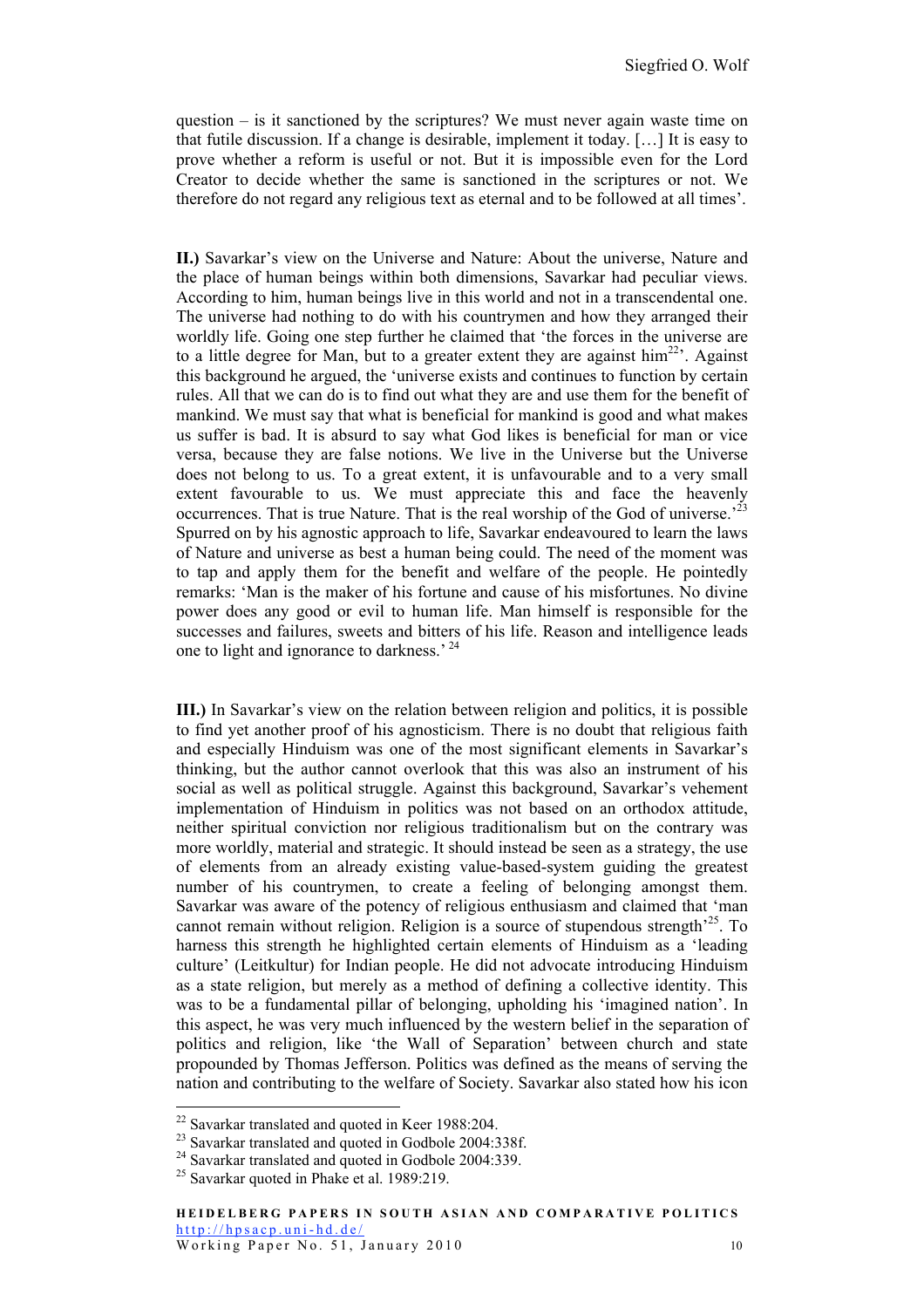of social and political visions, Giuseppe Mazzini, was tormented by the question of how to keep Religion and Politics separate and stated: 'He [Mazzini] savagely attacked the notion of the gates of Heaven, if there be such a thing, being open to anyone who had neglected to serve the nation, whiling away his time in empty rituals of religion'26.

Savarkar's solution was to instill the idea that service for the nation ought to be the religion of his countrymen. For him, religious worship and national and civil service were separate and distinct. If Savarkar believed in the spiritual aspects of life, it was purely at the individual level (Phadtare 1975:271). He supported the notion that religion was a private matter and defended religious freedom in principle, enshrining it in his proposed constitution for a postcolonial Indian state: '(C) All citizens shall have equal rights and obligations irrespective of caste or creed, race or religion – provided they avow and owe an exclusive and devoted allegiance to the Hindusthani State'; (D) 'The fundamental rights of conscience, of worship, of association etc. will be enjoyed by all citizens alike whatever restrictions will be imposed on them in the interest of the public peace and order or national emergency will not be based on any religious or racial considerations alone but on common national ground'; and (E) 'One man one vote' will be the general rule irrespective of creed, caste, race or religion<sup>27</sup> (Savarkar and Parkash 1945:67f). He was nevertheless aware that religiosity in private as well as public spheres, promoted by the scriptures, reactionary forces like the Hindu orthodoxy in Indian society, could prove to be a hindrance in the path of social and political progress. As a result, religious beliefs took on only a limited role in Savarkar's temporal-materialistic approach to the interpretation and construction of a *social reality*.

**IV.)** Another example of Savarkar's agnosticism is apparent in his use of one of his most critical terms, *Punyabhu*, or 'Holyland'<sup>28</sup>. The definition 'Holyland' is one of

 <sup>26</sup> Savarkar quoted in Phadnis 2002:84.

<sup>&</sup>lt;sup>27</sup> For information this article should mention the remaining paragraphs of Savarkar's 'National Constitution of Hindusthan: (A) Hindusthan from the Indus to the Seas will and must remain as an organic nation and integral centralised state; (B) The residuary powers shall be vested in the Central Government;  $(C)$ ,  $(D)$ , and  $(E)$  are above mentioned in the text, (F) Representation in the Legislature etc shall be in proportion to the population of the majority and minorities; (G) Services shall go by merit alone; (H) All minorities shall be given effective safeguards to protect their language, religion, culture etc but none of them shall be allowed to create 'a state within a state' or to encroach upon the legitimate rights of the majority; (I) Every minority may have separate schools to train up their children in their own tongue, their own religious institutions or cultural and can receive government help also for these, but always in proportion to the taxes they pay into the common exchequer; and (J) in case the constitution is not based on joint electorates and on the unalloyed national principle of one man one vote, but is based on the communal basis then those minorities who wish to have separate electorates or reserve seats will be allowed to have them, but always in proportion to their population and provided that it does not deprive the majority also of an equal right in proportion to its population too' (Savarkar and Parkash 1945:67ff.). This constitution best expresses the main critical elements in his social as well political thinking and his notions of what the Indian State should look like. It captured precisely Savarkar's conflict between the 'unquestioned' demand for the principles of liberty and equality in western political thought on one side, and the assumed need for diversity and multiculturalism in the Indian context. In particular his principle of the majority leads his theoretical constructs in opposition to a politics that is described with reference to terms such as reservation, positive discrimination and affirmative action etc.

<sup>&</sup>lt;sup>28</sup> Eminent scholars like Dietmar Rothermund emphasize that the translation of *Punyabhumi* as 'Holyland' is not correct; it has to be translated as a country in which you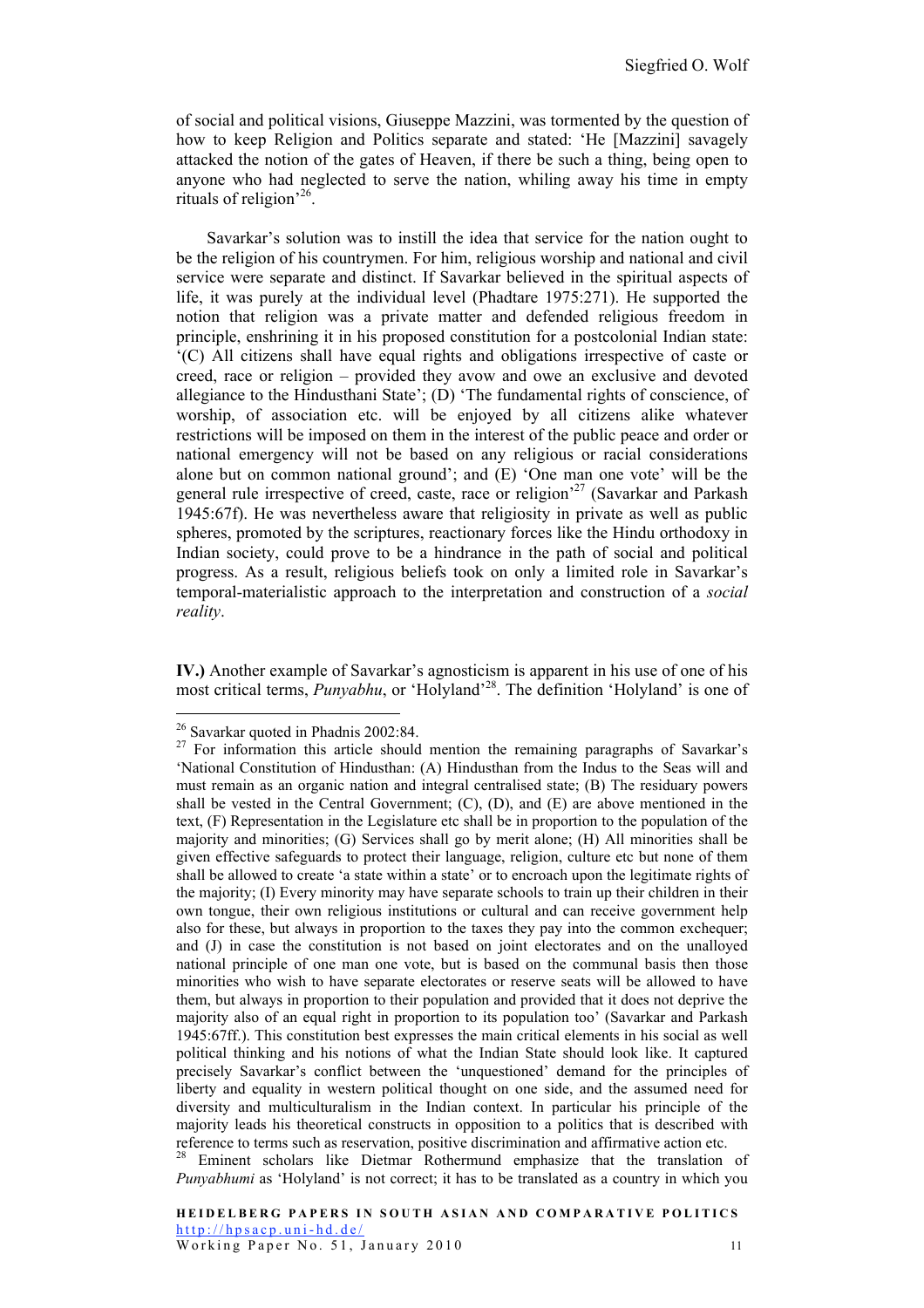the most misunderstood conceptions in Savarkar's political thoughts on 'Hindutva<sup>229</sup> and leads both his antagonists as well as his promoters towards remarkably wrong perceptions of its meaning. Generally accepted, *Punyabhu* or *Punyabhumi* is defined as a country where you earn your 'religious merits'. But in Savarkar's particular point of view, he interprets this more in a patriotic way than a religious one. In this context, his sense of patriotism is expressed by his notion of 'martyrdom', conceived as heroism and hero-worship<sup>30</sup>. If one deconstructs his attempt to define this term it is possible to find elements that are formulated in a religious as well as a 'patriotic-cultural' language. On the one hand, Savarkar describes *Punyabhu* as 'the land of [his] prophets and seers, of his godmen and gurus, the land of piety and pilgrimage' (Savarkar 1999:72) and on the other hand, it is also the land in which 'every stone [here] has a story of martyrdom to tell! (Savarkar 1999:70). This means that the 'Holyland' is where one earns merit through patriotism and not through religious worship. In addition, the notion of *Punyabhu* implies, or is expressed through the word *Sanskriti*, the 'civilisation' and culture of a nation.

According to Savarkar, civilisation, and culture generally, 'is the expression of the mind of man' and 'the account of what man has made of matter' (Savarkar 1999:57). In this context, Savarkar proposed, that 'the story of the civilisation of a nation is the story of its thoughts, its actions and its achievements. Literature and art tell us of its thoughts; history and social institutions of its actions and achievements. In none of these can man remain isolated (Savarkar 1999:58). As

can earn merit through good deeds. This means good deeds in a worldly and not in a religious sense. Despite the fact that this is also Savarkar's understanding of this word, he used the term 'Holyland' as a direct translation: '*Punyabhu* signifies the meaning expressed by the English term 'Holyland' and may be regarded as its synonym' (Rothermund 2003:n.n.).

<sup>&</sup>lt;sup>29</sup> Hindutva (literally 'Hinduness', the quality of being Hindu) was a term originally coined by Vinayak Damodar Savarkar in his book '*Hindutva: Who is a Hindu?*' published in 1923. He regarded all inhabitants of the Indian subcontinent as Hindu and specifically those who (1) regarded it as their fatherland (*Pitribhu*); (2) descended from Hindu parents and (3) considered this land holy (*Punyabhu* or *Punyabhumi*). According to Savarkar these constituted the three 'essentials of Hindutva': a common nation (*Rashtra*), a common race (*Jati*) and a common civilisation (*Sanskriti*). For the first two essentials of 'Hindutva' *Rashtra* and *Jati* are clearly denoted and connoted by the word *Pitrubhu* while the third essential, *Sanskriti,* is pre-eminently implied by the word Punyabhu (Savarkar 1999:72). Savarkar used the term Hindutva to emphasise its distinctiveness from the word *Hinduism,* which Savarkar associated with disunity and social as well as political grievances among the Hindu community. In this sense Hindutva captured the imagined lack of national identity. As a result, one of the main purposes behind the concept of Hindutva was to construct a collective identity to support the cause of 'Hindu-unity' (*Hindu Sanghatan*) and to avoid too narrow a definition of *Hinduism* which would exclude Buddhists, Sikhs and Jains from the Hindu community. Later hindu-nationalist ideologues transformed the original 'Hindutva'-concept by Savarkar into a strategy to include and exclude non-Hindus to widen their social base as a mean of political mobilisation. Against this background 'Hindutva' faces the challenge of determining the ambit of the intended Hindu-nation, the *Hindu-Rashtra*, for which it will provide the ideological justification and legitimisation. Today, 'Hindutva' as an ideology adopted by the *Sangh Parivar,* promotes a form of cultural nationalism and is used in this sense as the equivalent of 'Hindu-nationalism'. In this function the concept has emerged in recent years as a key instrument in electoral campaigning in India.

<sup>&</sup>lt;sup>30</sup> Savarkar's notion on 'martyrdom' is best expressed in his poem *Oh! Martyrs*. These lines are dedicated to the 'Martyrs', who challenged the British in 1857 and is a remarkable example of the formulation of political aims in religious language SAVARKAR, Vinayak Damodar. 1989. 'Oh! Martyrs', in JOGLEKAR, J.D. and Madhav PATHAK 1989:21f.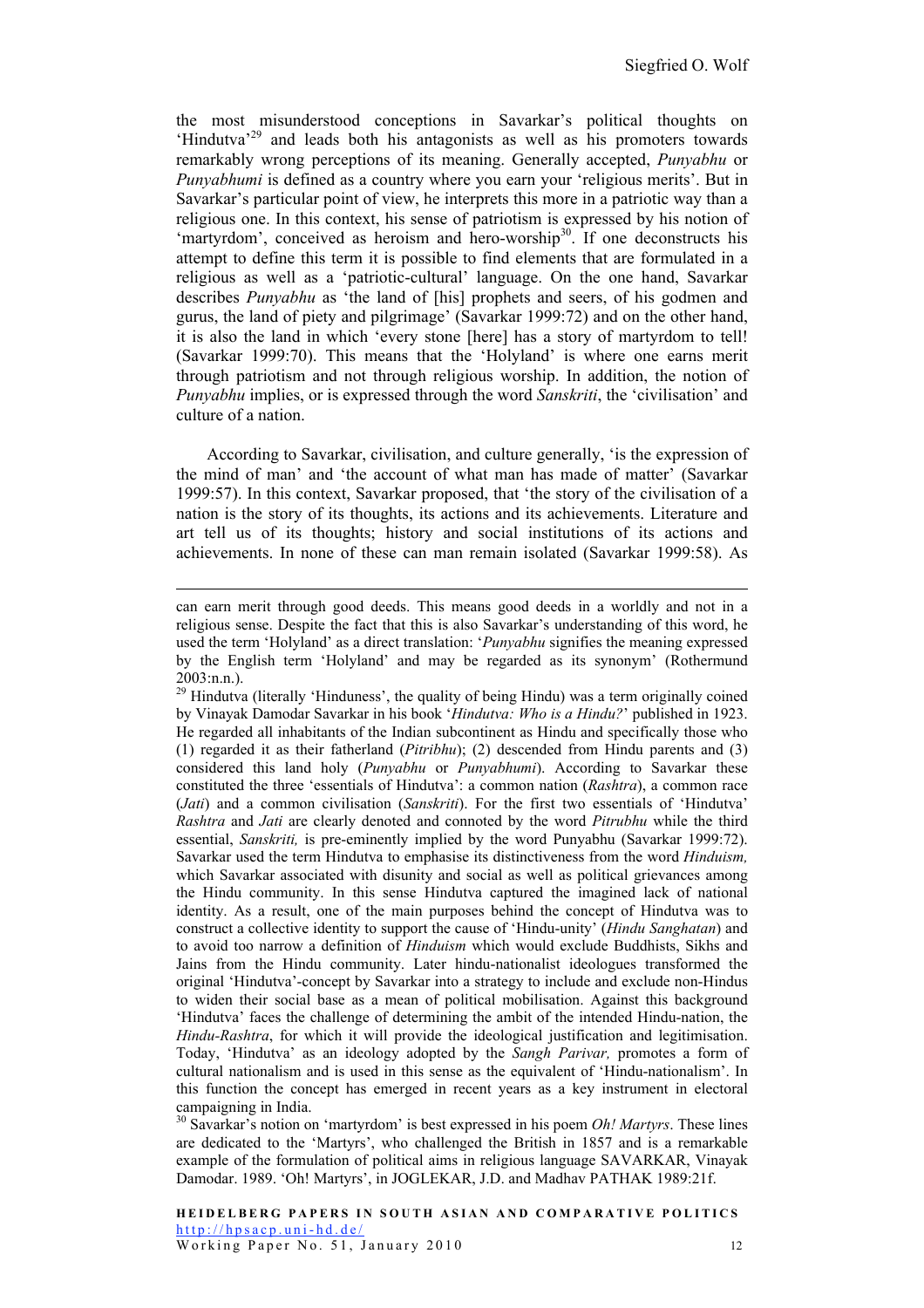such, *Sanskriti*, the Hindu civilisation and culture 'is represented in a common history, common heroes, a common literature, common art, a common law and a common jurisprudence, common fairs and festivals, rites and ritualism, ceremonies and sacraments' (Savarkar 1999:62). Even in this attempt to define the term 'Holyland' in an patriotic-cultural sense, it is impossible to exclude the religious connotations of words like rites and rituals, ceremonies and sacraments. He was aware of this problem and stressed first, that this was an individual's perception and attitude, $31$  and second, that he had not referred 'to any institution or event or custom in its religious aspect or significance' but to the common inheritance' (Savarkar 1999:62) at the national level.

The above-described difficulties in the attempt to detach the term 'Holyland' from all conceivable religious connotations results in a continuum of possible interpretations of Savarkar's *Punyabhu*. The continuum is characterised by two diametrically opposed benchmarks, or poles. One benchmark could be called the 'contextual interpretation' and the other, a 'literal interpretation'. One of the significant indicators demarcating the different perceptions of 'Holyland' is *desabhakti*, the undivided love for the country<sup>32</sup>. This patriotic love, which makes the country 'holy' for some, has to be proved as a kind of loyalty to Hindu society.

The 'contextual interpretation' focuses on the notion of patriotism in Savarkar's definition. According to this, under certain conditions it is possible for 'non-Hindus' to claim India as their 'Holyland'. To do so, it is necessary that they accept and assimilate *Sanskriti.* It is not required to practice and imbibe all cultural practices but the 'non-Hindus' in India ought to have more in common with a Hindu than with an Arab or an Englishman (Savarkar 1999:62f). The *desabhakti* is proven through 'skilled participation' in the cultural habits, rituals and customs of Hindu society.

In contrast, a more narrow 'literal interpretation' proclaims that India has to be one's 'Holiest land' or that one's holiest places had to be located in India. Interpreting *Punyabhu* in this way involves the *a priori* exclusion of followers of non indigenous religions like Muslims or Christians. For Christians the 'holiest places' like *Bethlehem* and *Rome* are abroad in Israel or Italy, and for the Muslims there is *Mecca* in Saudi Arabia. This interpretation of the religious connotations of *Punyabhu* disregards Savarkar's constitutive element of patriotism as an opportunity to prove one's loyalty. Such a perception has been fuelled by one of Savarkar's most debated statements: 'For though *Hindusthan* to them [Christians and Muslims] is Fatherland as to any other Hindu yet it is not to them a 'Holyland' too. Their 'Holyland' is far off in Arabia or Palestine. Their mythology and Godmen, ideas and heroes are not the children of this soil. Consequently their names and their outlook smack of a foreign origin. Their love is divided' (Savarkar 1999:70)33. This supposed suspicion towards the *desabhakti* of 'non-Hindus' makes a Indian *Punyabhu a priori* impossible*.*

<sup>&</sup>lt;sup>31</sup> 'The quaint customs and ceremonies and sacraments they involve, observed by some as a religious duty, by others as social amenities, impress upon each individual that he can live best only through the common and corporate life of the Hindu race' (Savarkar 1999:62).

<sup>&</sup>lt;sup>32</sup> The term *desabhakti* has its origin in the social- and philosophical concepts of the construction of a national and religious Hindu identity by *Hariscandra von Benares* (1850- 1885) and means the 'undivided holy love' for the country. Though Savarkar didn't use this word, he demanded such undivided love from his countrymen, but as mentioned above de meant it merely in a patriotic not a religious way (Klimkeit 1981:249).<br><sup>33</sup> Elsewhere Savarkar mentioned that Hindus and Muslims cannot be recognized as

Hindus; given that since their adoption of the new cult they had ceased to be imbued with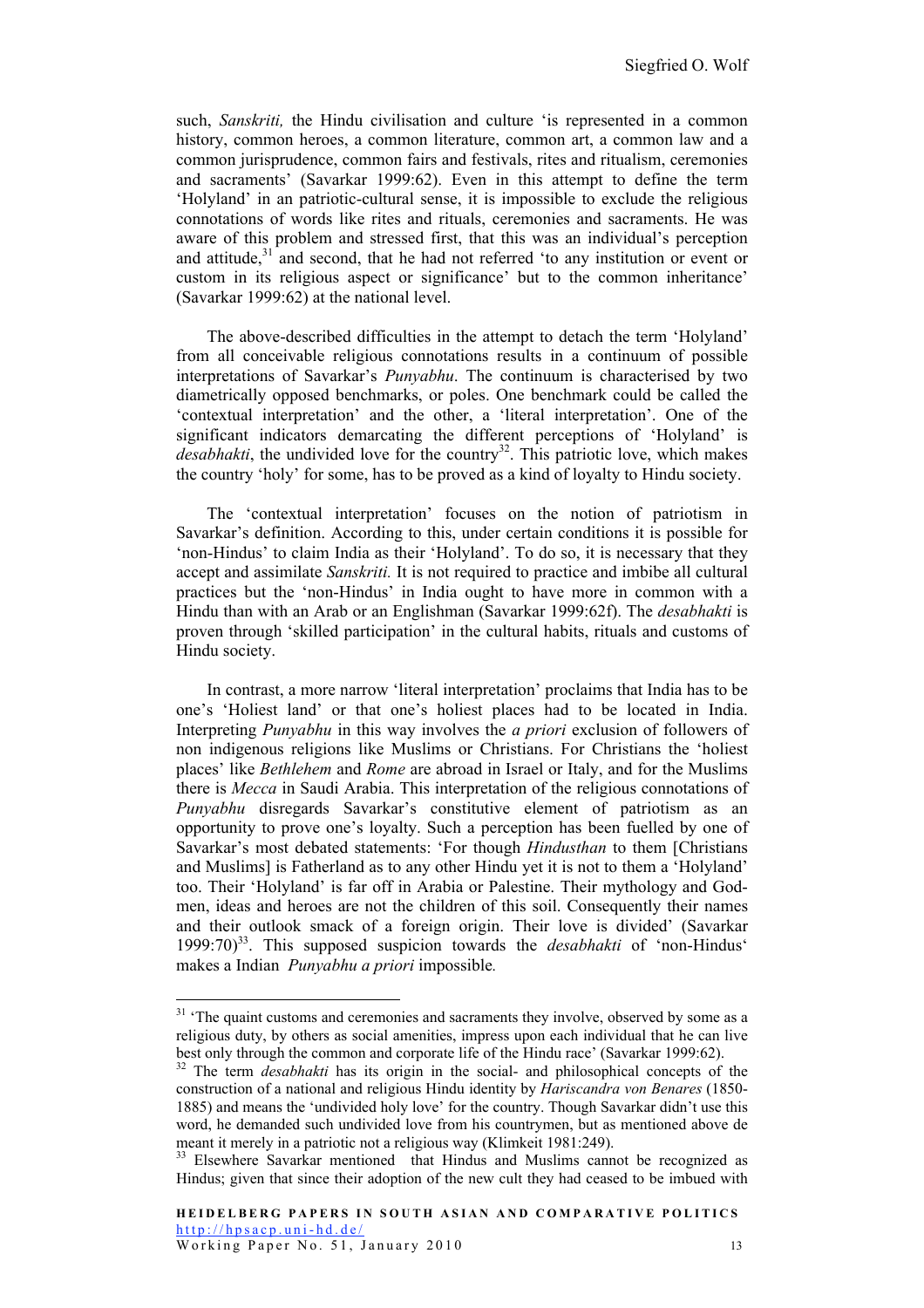In addition to these two extreme interpretations, there is a 'third approach', a 'broader literal interpretation' that combines both dimensions, the contextual and the literal. This interpretation points to two constitutive indicators in the definition of *Punyabhu*. Beside the above-mentioned requirement of patriotism, in the sense of *desabhakti* there is the requirement of having one's 'holy places' in the claimed *Punyabhu.* This 'literal' interpretation finds its expression in the fact that the definition of *Punyabhu* still depends largely on a religious constituent which refers to the places for significance of one's own religion. At a broader level it draws the distinction that to constitute a *Punyabhu* it is adequate to prove that the 'holy places of importance' of one's own religion are located in India. This interpretation stresses the option of including 'non-Hindus' in Hindu society by emphasizing the opportunity to demonstrate loyalty through patriotism. Thus a counterbalance is suggested to the entrenched, mistrust of someone whose holiest places are located abroad and the common conclusion that a whole-hearted *desabhakti* is not possible.

These different interpretations of Savarkar's *Punyabhu* draw attention to a 'soft-corner' in Savarkar's approach towards religion, and the implications and difficulties he encountered. It shows too, without doubt, his readiness to utilize religious language for political purposes and as a strategy. As a result, the author reemphasizes that Savarkar's *Punyabhu* has its origin in the conviction that it is necessary to use all possible opportunities to mobilize one's countrymen for political aims and not in the name of any one religious belief. Despite the fact that Savarkar proclaimed his concept of 'Hindutva' and *Punyabhu* as having 'little to do with agnosticism, or for the matter with, atheism', Savarkar's article argues that following such a rational approach towards *religion in politics* required not only a 'believing agnosticism' in the sense of Lederle but a 'strategic agnosticism'. Only an agnostic would say, 'some of us are monists, some pantheists; some theists and some atheists. But monotheists or atheists – we are all Hindus and own a common blood' (Savarkar 1999:56).

#### **THE FIVE PHILOSOPHICAL DIMENSIONS OF SAVARKAR**

From the above mentioned framework of Savarkar's three philosophical premises, five main features or touchstones can be highlighted: utilitarianism, rationalism, humanism (and universalism), pragmatism and realism. Here one has to state, that these five features, described below, are not necessarily comparable with the general understanding of them as philosophical concepts. Indeed, they are more ideal types to frame Savarkar's philosophical thinking in his one terms:

#### **(I) Utilitarianism:**

Savarkar's 'strategic agnosticism' is deeply rooted in his utilitarian outlook. Since the time he studied Herbert Spencer, he internalised utilitarianism as his leading ethical principle as did his idol in the field of social reform, Gopal Ganesh Agarkar. Savarkar was a devoted follower of the Utilitarian school of England, also called the *Philosophical Radicals*. The tenets and aims of this school were the following: the greatest good of the greatest number, rationalism, secularism,

Hindu civilisation (*Sanskriti*) as a whole. They belong, or feel that they belong, to a cultural unit altogether different from the Hindu one. Their heroes and their hero-worship, their fairs and their Hindu festivals, their ideals and their outlook on life, have now ceased to be common with ours' (Savarkar 1999:63).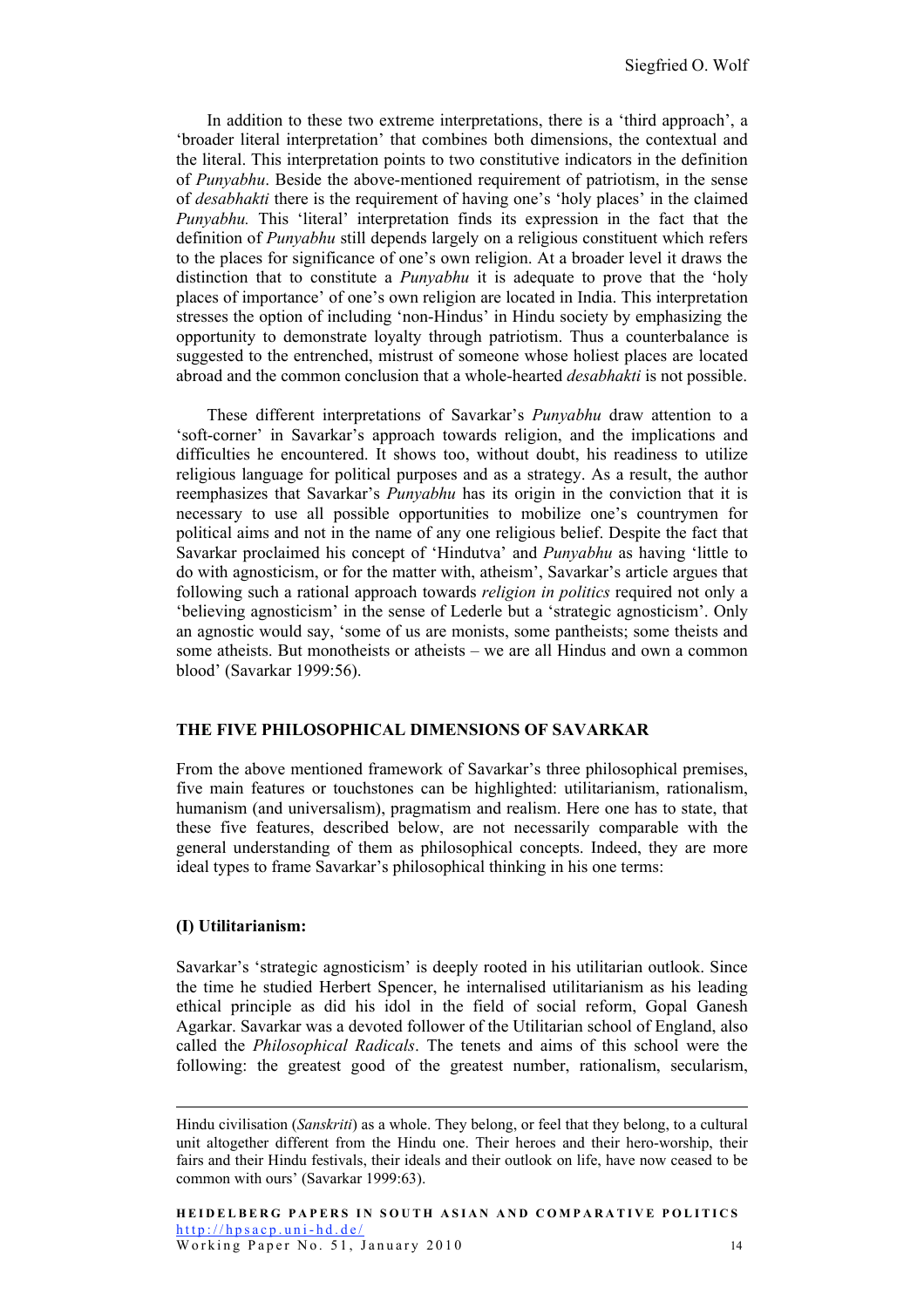individual freedom, and equality, omnipotence of education and simple living and high thinking. Social and political convenience and utilitarianism are the only variables of measurement for development strategies to push the society in India on to a higher level. The concept of utility, and not the sanctity of social structures through ancient documents and tradition, was the guiding principle underlying Savarkar's ideal of a transformed Indian society. Furthermore, 'the greatest good of the greatest number' was to be not only the ethic and moral touchstone for his countryman but also the guideline for policy making. In other words it was not merely to be employed as an ethical theory, shedding light on the various human aspects of life, it was also intensely practical. To promote this Savarkar started a campaign against extreme empathy and compassion as the foundation of peoples' value-systems, for he saw this as detrimental to humanity. In response to his critics, he emphasised that his comprehension of utilitarianism was not based on the individual's selfish reasons for happiness and pleasure but was catered more towards the public good and happiness of the largest possible section of society<sup>34</sup>.

In applying the tenets of utilitarianism Savarkar did not regard them as being of foreign origin. In his view, the concept had already been taught by *Lord Krishna*35. Savarkar explains this at length with reference to the teachings of the *Bhagvadgita* and considered *Lord Krishna* to be the greatest, 'ideal utilitarian'.<sup>36</sup> Savarkar defended the dichotomy and contradiction in the life of *Lord Krishna* from his particular point of view arguing that life itself was the accumulation of tensions and contradictions. For this reason he rejected absolutism of any kind for that hindered the progress of humanity. The ambit of Savarkar's utilitarian attitude is best illustrated in his extensive discussion on the place of the 'cow' in Hindu society and his defence of non-vegetarianism.

(a) On the utility of the cow: Savarkar argued that what India needed was cow protection and not cow worship. He pointed out that his demand for cow protection was based on the notion that the cow was a remarkably useful animal. Proclaiming a practical and rational view he stated 'the cow is neither God nor mother but purely a useful animal. We should not worship it but we must breed and nurture the animal because we can reap the best advantages from  $it<sup>37</sup>$ . Savarkar emphasised at various times the crucial role that cows played in a country like India where the development process was so dependent on the performance of the agricultural sector, highlighting the economic measurement of the cow's role in Indian society<sup>38</sup>. The various religious functions of cow-worshipping had to be replaced through scientific methods and a thorough knowledge of animal breeding. Building cow wealth and the maximum use of it ought to be a foundation of India's prosperity. For that it was necessary to transform the Hindu mind to accept that

 $34$  See also Savarkar translated and quoted in Phadtare 1975:269.<br><sup>35</sup> The use of Lord Krishna is another example of his strategic use of religious language to apply Western political concepts in the Indian context. V.D. Savarkar, 'Majhya Athvani', in Samagra Savarkar Vangmaya, Vol. 1, p. 206 translated and quoted in Lederle 1976:280.<br><sup>36</sup> SAVARKAR, Vinayak Damodar. Samagra Savarkar Vangmaya, Vol. VI, p. 107.<br><sup>37</sup> SAVARKAR, Vinayak Damodar. Samagra Savarkar Vangmaya, Vo

translated and quoted in Phadtare 1975:270.

<sup>&</sup>lt;sup>38</sup> To illustrate the disadvantages for his country, he compared it with Western nations and their economic growth in the field of cow husbandry: He stated that in India 'where the cow is worshipped, the total production of milk is the lowest in the world and general cow wealth is very poor from a qualitative point of view. Why in countries like England, Sweden and France cows yield maximum quantity of milk which helps the people to build up their physique and health even though they do not follow stupid customs of cow worship?' Savarkar translated and quoted in Phadtare 1975:269f.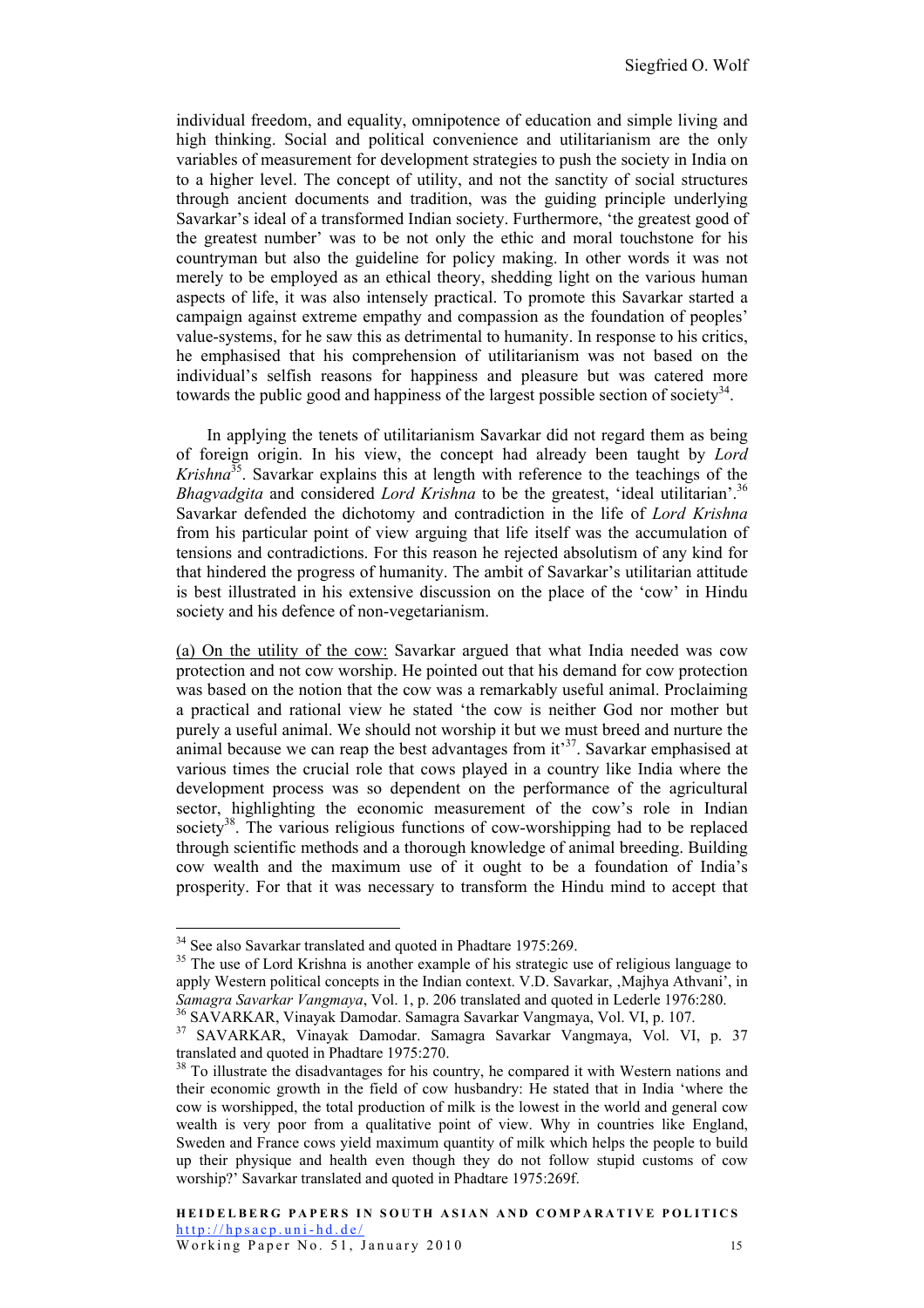science and not religious devotion towards cows, was a key condition for economic growth.

(b) Defence of non-vegetarianism: Savarkar was one of the first amongst Hindu public figures to not only advocate abandoning the traditional and agreed customs of cow worshipping but also supporting the utilisation of cow meat as nutrition. In this context his strong defence of cow slaughter combined with non-vegetarianism is a powerful example of Savarkar's application of utilitarian directives. Savarkar was firmly convinced that the lack of food and the unbalanced nourishment of his countrymen could be solved by taking to non-vegetarianism including the consumption of cattle meat.

#### **(II) Rationalism and Positivism:**

To propagate his social and political philosophy, Savarkar used "rationality" as his touchstone. As a result of his rational and positivist attitude he was skeptical of any religious or metaphysical propositions and excluded them from his logical reasoning. All thoughts, comments and arguments needed to be based on logical inference and applied to propositions grounded in observable facts. An appropriate understanding of Savarkar's thoughts would remain incomplete without an analysis of his passion towards science, technology and modernisation. He believed in adopting both an intelligent as well as a scientific attitude and approach. His espousal of positivism may be described as a 'rational-scientific materialism', which reflected his deep admiration for the modern technological and scientific civilization of the Western sphere. This kind of materialism was a 'theory of time, change and progress' (J. Sharma 2003:135) and presupposed that one's intelligence ought to be the final reference point for moral and ethical values. Against this background, Savarkar contended that nature was ever geared towards progress. For Savarkar, progress was to be defined - among other things - in terms of science, technology and social reform. As a rationalist and a believer in science and technology he rejected the surrendering to Nature which he witnessed in response to phenomena such as earthquake, floods, eclipses of sun and moon, droughts and famines. He firmly believed that what one held to be a mystery could be grasped through direct observation, experience and experimentation. This led him to the conclusion that each of his countrymen should believe only in things that were logically and scientifically proven. The logical truth of a tenet had to be ultimately grounded in an accordance with the (physical) material world.

Savarkar also identified the limits of rationalism. In his point of view, a boundlessness of rationalism also signified a kind of 'bigotry'. If that happened, rationalism, instead of being useful to the people, did harm<sup>39</sup>. In the article  $\hat{w}$  What a reformer should remember' Savarkar pointed out his notion of where there the limits of Rationalism ought to lie: 'Any rationalist must use human resources for the maximum benefit of a society. He must remember that when one deals with a group of people a single banner does not help. He must find a common ground, which will be acceptable, to all. Therefore, even if a tradition or a custom is based on blind religious faith, but public good can be achieved because that blind faith brings people together, it should be accepted. Only when the traditions and customs are definitely harmful to the nation, should a reformer propagate for their abandonment. While he would want to be aloof from blind faith, try to carry people

 <sup>39</sup> Savarkar translated and quoted in Godbole 2004:628.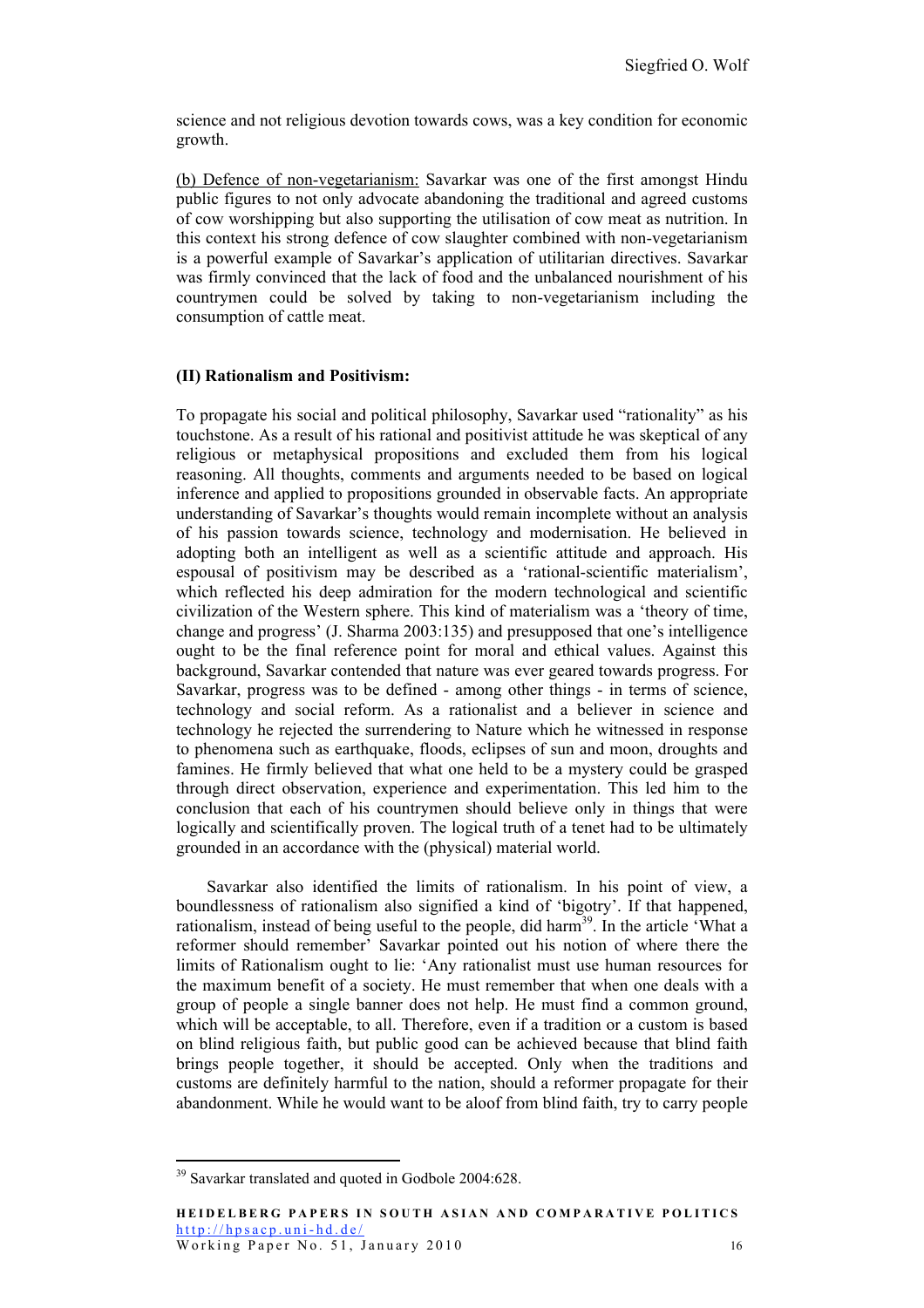on that route, but he would not cause a rift and set aside from the masses'40. This shows too, how Savarkar's pragmatism was opposed to naive and utopian notions of society.

#### **(III) Humanism and Universalism**

Savarkar's thinking was based on humanitarian values and a belief structure founded upon a faith in science, equality and liberty and not on charity or religious considerations. Savarkar's message was that liberty and equality were of equal value and importance. His concern for liberty and equality should also be seen in the light of his definition of liberty. His definition came from Mazzini who refers to the Italian historian Jean Charles Sismondi. Sismondi traced the origins of liberty to the history of the republican medieval commune, where what was valued was the collective liberty of the group rather than the freedom of individuals within the group. Individualism was the creed of materialists who could not see beyond their particular interest. Bentham's utilitarianism and the implied calculus of pain and pleasure made Savarkar sensitive to the relationship between the conflicting interests of the individual and the national community. He was deeply suspicious of self-seeking individualism regardless of whether it was rooted in egoistical materialism or in a religious or philosophical worldview. His definition of liberty left a certain amount of flexibility for reciprocal obligations among the members of society. Furthermore, at the core of his notion was the concept that liberty must not be separated from duty towards the Indian nation. Savarkar claimed not only to be rational and scientific, but also professed a love for humanism and universalism as ethical values.

Savarkar's scientific outlook was not opposed to universalism. With reference to the anti-brahmanic poet Gyanba Tukaram, Savarkar stated that 'the limits of the universe – there the frontiers of my country lie', and, in a letter to Guy A. Aldred, editor of *The World*, he wrote the following, 'I hold that although Mankind must march on through nationalism and federalism, through larger incorporations to their ultimate political goal is not and cannot be nationalism but Humanism, neither more nor less. The ideal of all political science and art must be a Human State. The earth is our Motherland, mankind our Nation and a Human Government based on equality of rights and duties is or ought to be our ultimate political goal<sup> $14$ </sup>. Employing this outlook, Savarkar used humanism to justify his demand for independence. He argued that the absence of freedom retarded any evolution towards intellectual, moral, social, political as well as economic progress. A country which was not free could not contribute any share to the development of mankind. The limiting of individual freedoms and the loss of national independence even inhibited the development of the then-ruling colonial powers. Foreign rule that stifled the growth of human dignity (among 300 million people) represented an offence against the human race and had to be extinguished. This was a national as well as a religious duty.<sup>42</sup> Each country had the obligation to contribute to the welfare of humanity.

 <sup>40</sup> Savarkar translated and quoted in Godbole 2004:628f.

<sup>41</sup> Savarkar quoted in Varma 1985:390f.

<sup>42</sup> V.D. Savarkar, 'Majhya Athvani', in *Samagra Savarkar Vangmaya*, Vol. 1, p. 248f translated and quoted in Lederle 1976:280. This regard for the whole of mankind remained one of Savarkar's basic ideas. In 1920 he wrote that it was higher than any restricted form of patriotism and rendered each nation 'better fitted to realise, enrich and enjoy life in all its noble aspects'. V.D. Savarkar, An Echo from Andamans, pp. 88f.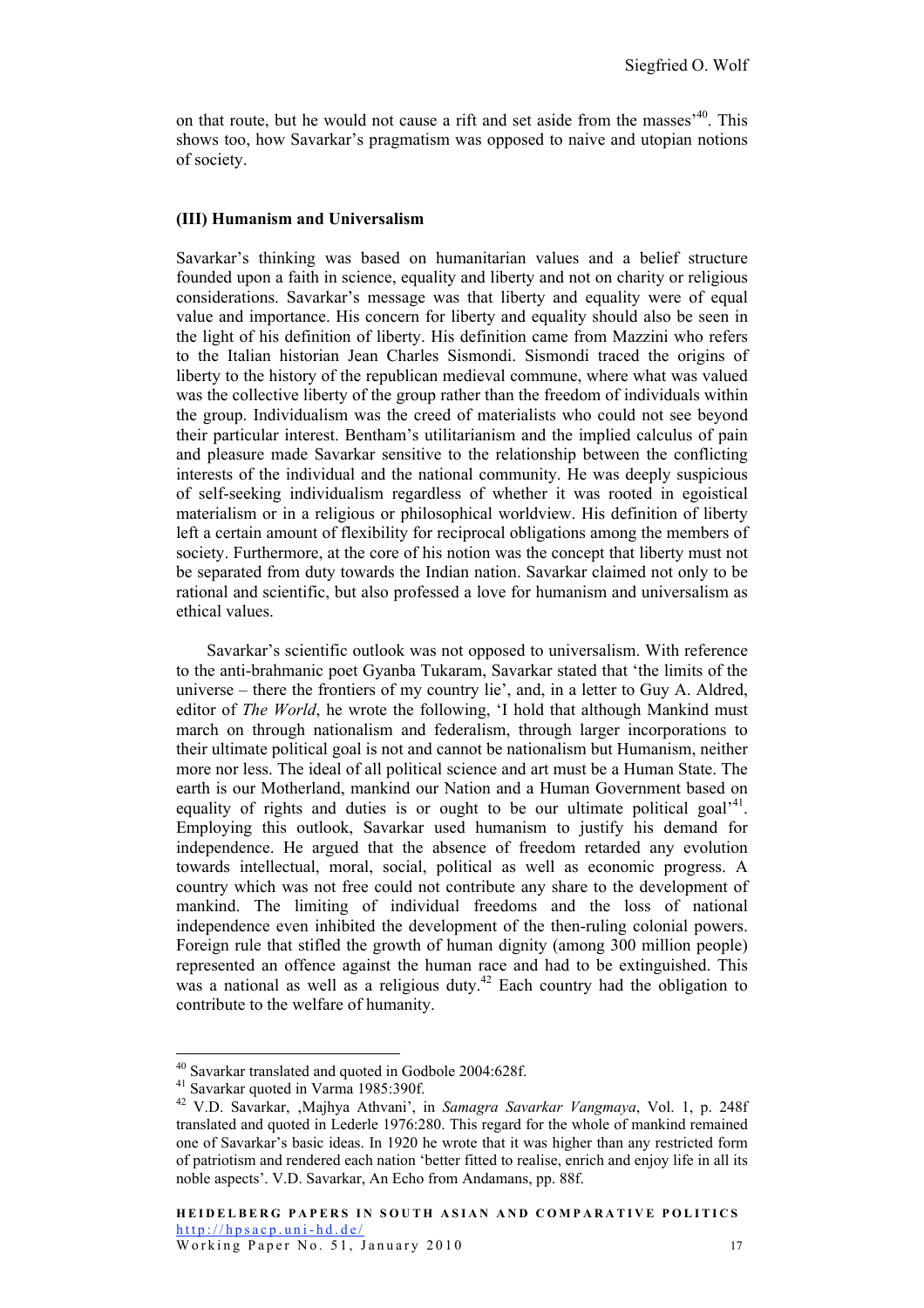#### **(IV) Pragmatism**

Savarkar is not merely a disciple of utilitarianism but is also a pragmatist in his approach to the social and political challenges of his time. Following his 'directive of activism' he pursued the motto 'be practical not philosophical,' stating, 'I accept that there is a need for philosophical and intellectual debate. I love such debates. But we have been wasting so much of our time in such debates that we have become feeble in practice, we have lost our kingdoms time after time. We have succumbed to foreign aggressors. I feel more strongly about that loss<sup>343</sup>. Savarkar identified a deep contradiction between the fatalism found in religious or philosophical doctrines and the need for action or practical advice for the progress of Indian society. He wrote, 'even today we are just as lethargic as we were in the 13<sup>th</sup> century. I worked in the fields of politics, social work and literature. But everywhere I experience lethargy of our people. I am one of you. The only difference is that I feel so strongly about inaction compared to others<sup>,44</sup>. To stress Savarkar's practical attitude towards solving the country's various problems, Godbole stated that he 'never preached for the sake of it. He always proposed some action' (Godbole 2004:315). To underline this feature he quoted him: 'Time has come for various movements to progress from seminars and resolutions to doing something practical. People make resolutions to the effect that we need to raise volunteer force for the protection and preservation of our dignity or that we need to start orphanages. But what is the point in merely passing resolution? Afterwards the question arises, 'where is the money for putting into practice these resolutions?' But then, why do these delegates waste money in travelling and organising seminars? Stop that waste and use the money thus saved to raise the volunteer force and open an orphanage.<sup>45</sup> Practical utility was the key which Savarkar used to prove the 'stable value' of not only morality but also of each social, economic and political endeavour<sup>46</sup>.

#### **(V) Realism**

In addition to the pragmatism underlying Savarkar's social and political philosophy is his distinctive sense of realism. No thought, tradition, method, mechanism, institution or organisation can effectively serve the people of all countries, at all times and under all circumstances (Godbole 2004:413). For Savarkar, human conduct had to adapt to the need and necessity of the time and could not remain the same forever (Kelkar 1989:53). In a significant lecture in Pune on 11 October 1938, Savarkar emphasized that one should only adopt administrative and political institutions that suited one's circumstances: 'When we look at suitability of various political philosophies, we must ask – Did the philosophy in question benefit the particular country? If it did, that philosophy should be considered good for that country at that time. […] What may be a poison to one nation may be nectar to another. It is therefore unwise to say that a particular philosophy is good or bad under all the circumstances<sup>247</sup>. Savarkar was realistic enough to realize that certain conditions were necessary for social and political progress to be possible and was aware of the fact that carrying out reforms was a difficult and complex challenge.

<sup>&</sup>lt;sup>43</sup> Savarkar, Vinayak Damodar translated and quoted in Godbole 2004:326.<br><sup>44</sup> Savarkar, Vinayak Damodar translated and quoted in Godbole 2004:326.<br><sup>45</sup> Savarkar translated and quoted in Godbole 2004:315.

<sup>46</sup> One of Savarkar's practical propositions was that Hindus should shed their preference for excessive virtuosity. With regard to the law of progress building up skills in virtuosity is a waste of time which is not desirable and practicable.

<sup>&</sup>lt;sup>47</sup> Savarkar translated and quoted in Godbole 2004:467.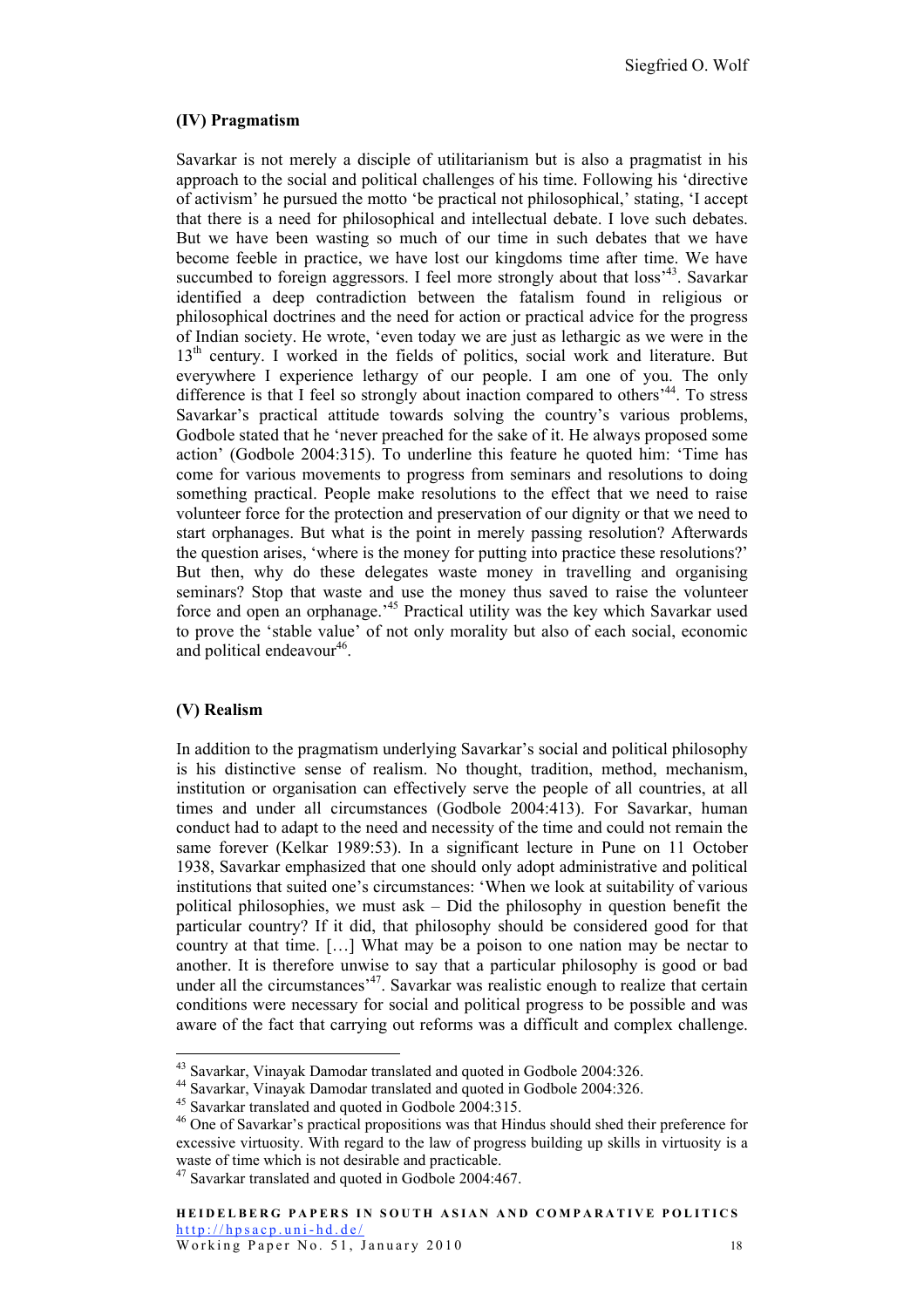Processes of transformation in each society did not happen 'over night'. In addition, for the Indian context he suggested that his countrymen were usually not ready or had been retarded by too many repressing powers that had dominated the socio-political landscape.

The most outstanding example of Savarkar's version of realism is his firm belief in the maxim, 'might is right' as the leading principle in International Politics.48 According to Savarkar, protecting the interests of one's own country and its people had to be right. That was the law of Nature or what Herbert Spencer expressed in his general idea of the 'persistence of force'. The one who was powerful and had material strength would win kingdoms, authority and wealth. It did not matter whether he believed in the *Puranas* or the *Koran*. We are only concerned with what happens on earth. We are not discussing 'life after death'<sup>49</sup>. Following Spencer, Savarkar argued that the state or government needed to promote physical force more than moral feelings. 'If you want success on earth, you must acquire earthly power and strength. If your movement has material strength you will succeed whether or not you have divine blessing for it.' <sup>50</sup>

#### **CONCLUSION**

In sum it is possible to state that Savarkar welcomed the prospects of reforming society along modern and egalitarian principles. Therefore, he interpreted various concepts like utilitarianism, rationalism, humanism (universalism), pragmatism and realism and tried to apply them in the Indian context as cornerstones for the progress of his countrymen. He attempted to compose a worldly philosophy of life consisting of a portfolio of elements drawn from 'classical Indian thought', western social and political philosophy and his own experience and observations. Therefore, the abandonment of religious scriptures, the rejection of symbols of traditional religiosity like idol-worshipping or the theory of rebirth as the basis of social reconstruction was necessary. However, to understand Savarkar's 'spirit of agnosticism' as the most significant of his philosophical foundations, it is important to analyse his notion of religion. Savarkar used religious language to a tremendous extent, but at the same time he could not agree with various aspects of the Hindu faith. On the one hand he considered the existence of an omnipresent soul as a possible hypothesis, but on the other hand he stressed that this was also not a 'scientific reality'.

Religion and spiritualism were to him purely individual matters based on faith and belief whilst science and technology were the constituent and common variables at the individual's social life as well as at the national level. According to

 <sup>48</sup> Vinayak Damodar Savarkar translated and quoted in Godbole 2004:377.

<sup>49</sup> Vinayak Damodar Savarkar translated and quoted in Godbole 2004:354f.

<sup>&</sup>lt;sup>50</sup> 'I am not advocating that a powerful society should be tyrant. However, one must appreciate that your cause may be just but if you are weak you will be defeated by the unjust but materially superior society. The performance of 108 or even 1.108 Satyanarayan Pujas will not help you to defeat your enemies, because success depends on acquiring power. Even those who do not believe in God will succeed if they have material strength. Has not atheist Soviet Russia become a World Power?' (Vinayak Damodar Savarkar translated and quoted in Godbole 2004:355). Another example of Savarkar's realism was his acceptance of the limits to human achievement. 'But no one should ever arrogantly say: we won over the Nature. America had sent man on the Moon, but still faced with sever drought, floods, hurricanes, volcanoes and earthquakes,' Vinayak Damodar Savarkar translated and quoted Godbole 2004:346f.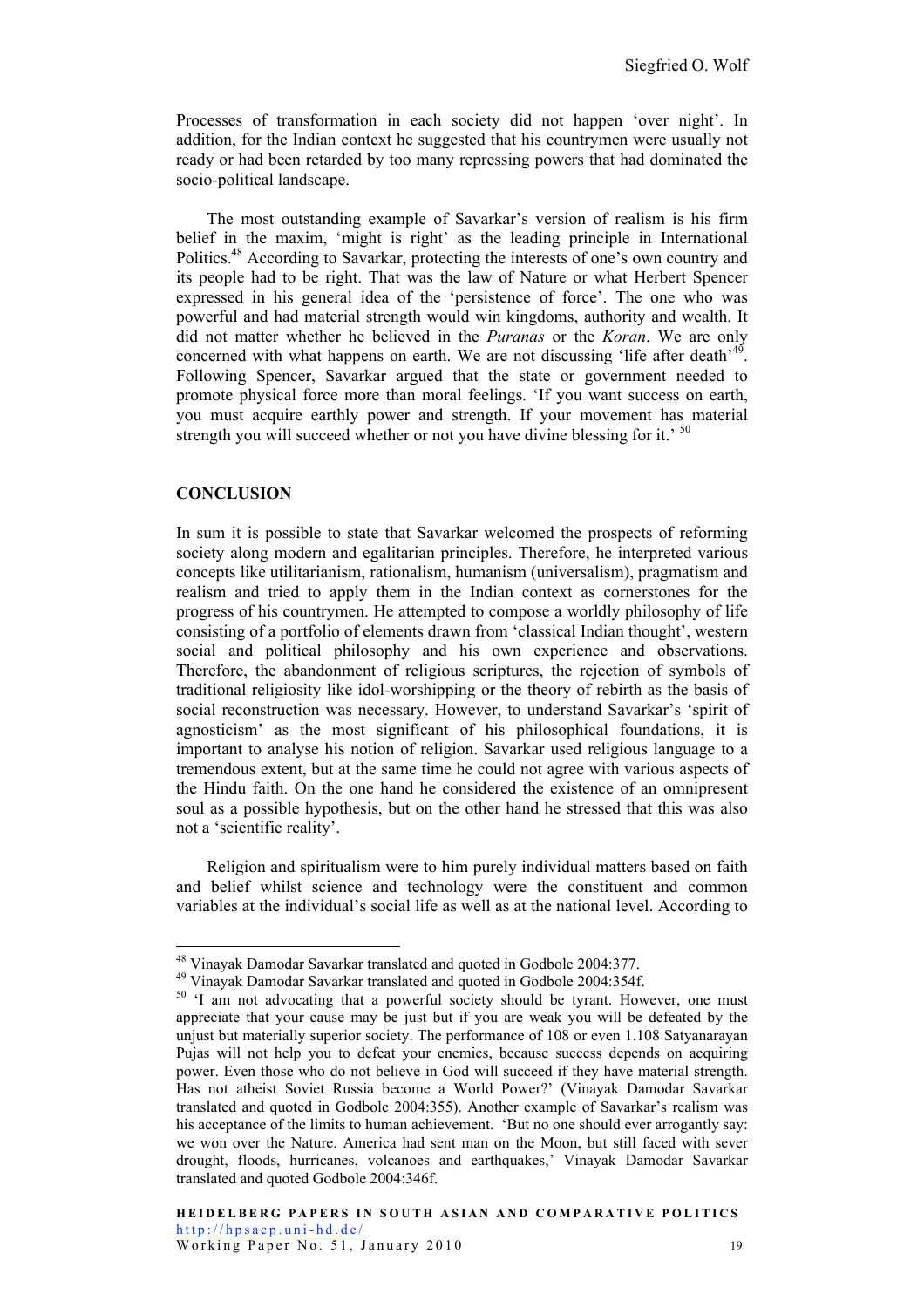Savarkar, for the survival of the Indian nation in this competitive world, some of the prevalent religious concepts and social customs that were outdated and worthy of rejection needed to be modified. The main directive of his philosophy advocated the dissolution of linkages between society and forms of religion, spiritualism, customary practices, faith as well as the traditions and superstitions which imposed various social evils on his countrymen. The transformation of society and any kind of progress was not feasible through a religious approach. The social benefit of any thought and action had to be assessed using a temporal outlook with utilitarianism, rationalism and pragmatism as the main bases of measurement.

Savarkar's philosophy is difficult to classify in ideological and political terms. The basic philosophical tenets which are found in his social as well as political thoughts on the transformation of Indian society, were neither purely exclusive nor explicitly inclusive. He was neither a liberal nor a socialist<sup>51</sup> and was never entrapped by a specific school of thought or any 'Grand Theory'. Against the background of his agnosticism and the strategic use of religion it is truly difficult to categorise him in terms of being 'secular' or 'anti-secular' as seen from a Western point of view. Despite that, it is possible to state that Savarkar, given his affection towards 'Occidental Philosophy', was influenced by Humanism. This emphasized the importance of rationalism, a secular worldview, a scientific materialism and a belief in a humanistic morality and universal values as the main foundations for a progressive and developed society. In his time already, Savarkar's philosophical foundations were identified as radical to both conservatives and to the orthodox, appearing as extreme to moderates, and moderate to extremists. People of common sense regarded his social and political notions as impractical and dangerous not only for the stability of the Hindu community but for Indian society as a whole. Many of Savarkar's above-mentioned statements and his efforts to establish sociopolitical reforms awoke unprecedented waves of criticisms from inside and outside of India.

Savarkar's personal link with the people implicated in the assassination of Mohandas Karamchand (Mahatma) Gandhi and his breaching of religious sentiment have made him an object of unquestioned judgements in the public as well as in the academic sphere. This, in combination with a highly stringent and one-dimensional criticism of him arising from his philosophy, have metaphorically turned Savarkar and his thought into a *persona non grata in society as well as academia.* Yet it is high time now to make him the object of renewed analytical and scientific study in order to discern what foundations Savarkar's vision of the Indian nation-state was and continues to be grounded upon.

<sup>&</sup>lt;sup>51</sup> Despite the fact that Savarkar was deeply moved and influenced by various thoughts of Lenin he was free to write in the 1930s, 'The Russian Revolution' is indeed a revolution – a great experiment. But that does not mean that it will succeed. And even if it did, we do not have to follow it blindly. We must examine if it will suit our society, our conditions and lead to our progress and prosperity.' That is why Savarkar treated the Russian revolution as a 'revolution of life', which is not based on religious scriptures. Savarkar translated and quoted in Godbole 2004:413.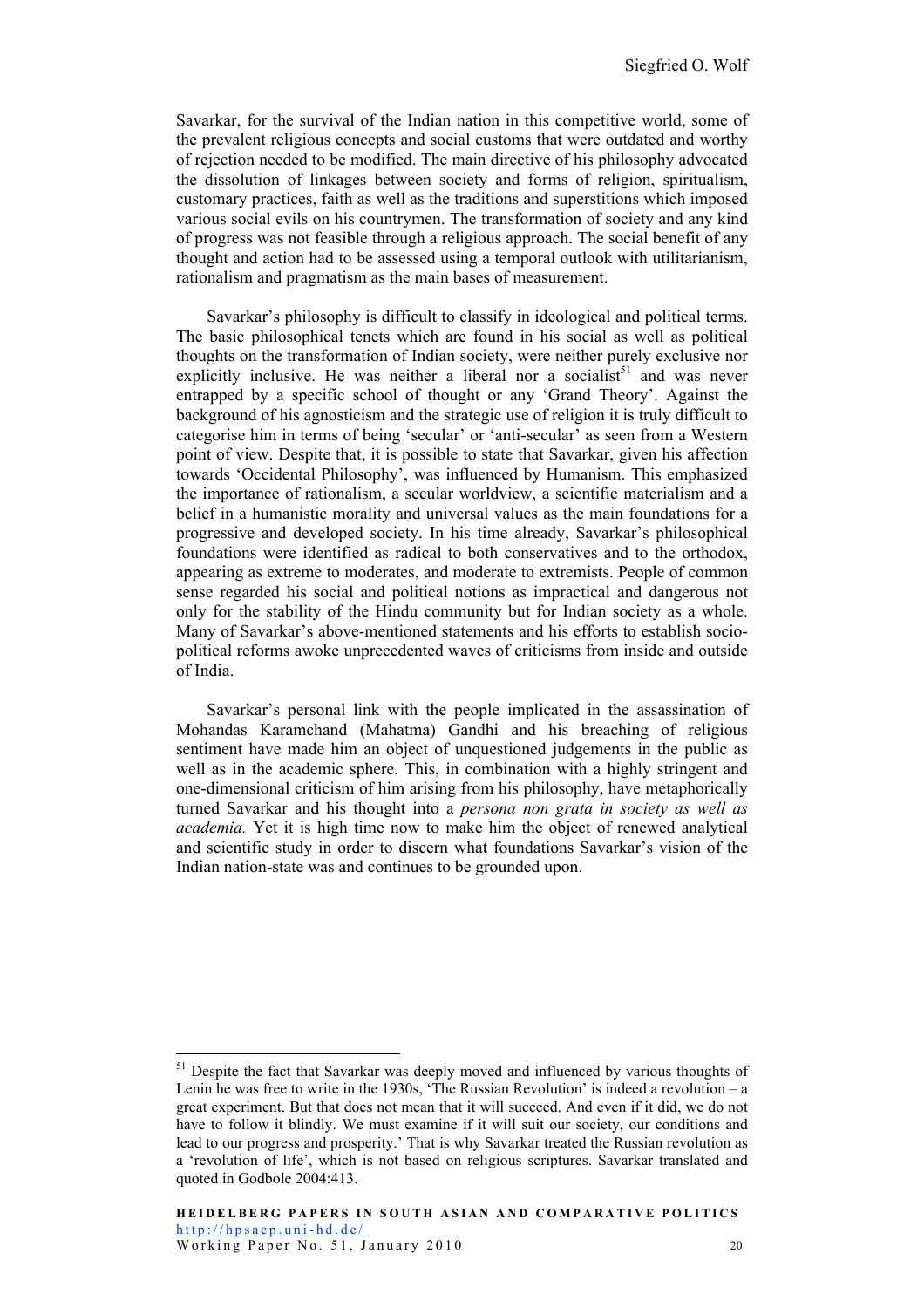#### **BIBLIOGRAPHY**

- AIYAR, Mani Shankar. 2004. *Confessions of secular a fundamentalist*. Penguin Books: New Delhi.
- AIYAR, V. Krishna. 1989. 'Relevance of Savarkar to Modern India', in SWATANTRYAVEER SAVARKAR RASHTRIYA SMARAK. 1989. *Smarak Inauguration*. 28 May 1989. Festschrift. Swatantryaveer Savarkar Rashtriya Smarak: Bombay.
- AIYAR, Mani Shankar. 1999. "Hinduism and Hindutva: Different as Chalk and Cheese", in *Indian Express*, 8.
- ALI, Asaf. 1989. "Savarkar, the Passionate Patriot", in PHAKE, Sudhir/PURANDARE, B.M. and Bindumadhav JOSHI. (Eds). 1989. *Savarkar*. Savarkar Darshan Pratishtnah (Trust): Mumbai, 65-74.
- ANAND, Vidya Sagar. 1989. "Savarkar", in PHAKE, Sudhir/PURANDARE, B. M. and Bindumadhav JOSHI. (Eds.). 1989. *Savarkar*. Savarkar Darshan Pratishtnah (Trust): Mumbai, 89-100.
- ANAND, Vidya Sagar. 1967. *Savarkar: A Study in The Evolution of Indian Nationalism*. Woolf: London.
- APPAIAH, Parvathy. 2003. *Hindutva. Ideology and Politics*. Deep & Deep Publications:New Delhi.
- BANERJEE, Nitya Narayan. 1989a. "The undaunted Patriot", in SWATANTRYAVEER SAVARKAR RASHTRIYA SMARAK. 1989. *Smarak Inauguration*. 28 May 1989. Festschrift. Swatantryaveer Savarkar Rashtriya Smarak: Bombay (Mumbai), 57-61.
- BANERJEE, Nitya Narayan. 1989b. "My Reminiscences of Savarkar", in PHAKE, Sudhir/PURANDARE, B. M. and Bindumadhav JOSHI. (Eds.). 1989. *Savarkar*. Savarkar Darshan Pratishtnah (Trust): Mumbai, 200-202.
- BHAlERAO, Sudhakar V. 1989. 'Hindu Sanghatak Savarkar', in SWATANTRYAVEER SAVARKAR RASHTRIYA SMARAK. 1989. *Smarak Inauguration*. 28 May 1989. Festschrift. Swatantryaveer Savarkar Rashtriya Smarak: Bombay.
- BHAUMIK, Saba N. and Smruti KOPPIKAR. 2004. "Veer Savarkar. The Inside Story", in *Outlook*, 6.09.2004.
- CHITRAGUPTA and Indra PRAKASH. 1939. *Life of Barrister Savarkar*. Hindu Mission Press: New Delhi.
- DATE, S. R. 1989. "Savarkar, Nehru and Gandhi Murder", in PHAKE, Sudhir/PURANDARE, B.M. and Bindumadhav JOSHI. Eds. 1989. *Savarkar*. Savarkar Darshan Pratishtnah (Trust): Mumbai, 198-199.
- DEORAS, Balasaheb. 1989a. 'Savarkar. A Man Apart', in PHAKE, Sudhir/PURANDARE, B.M. and Bindumadhav JOSHI. Eds. 1989. *Savarkar*. Savarkar Darshan Pratishtnah (Trust): Mumbai, p. 165-166.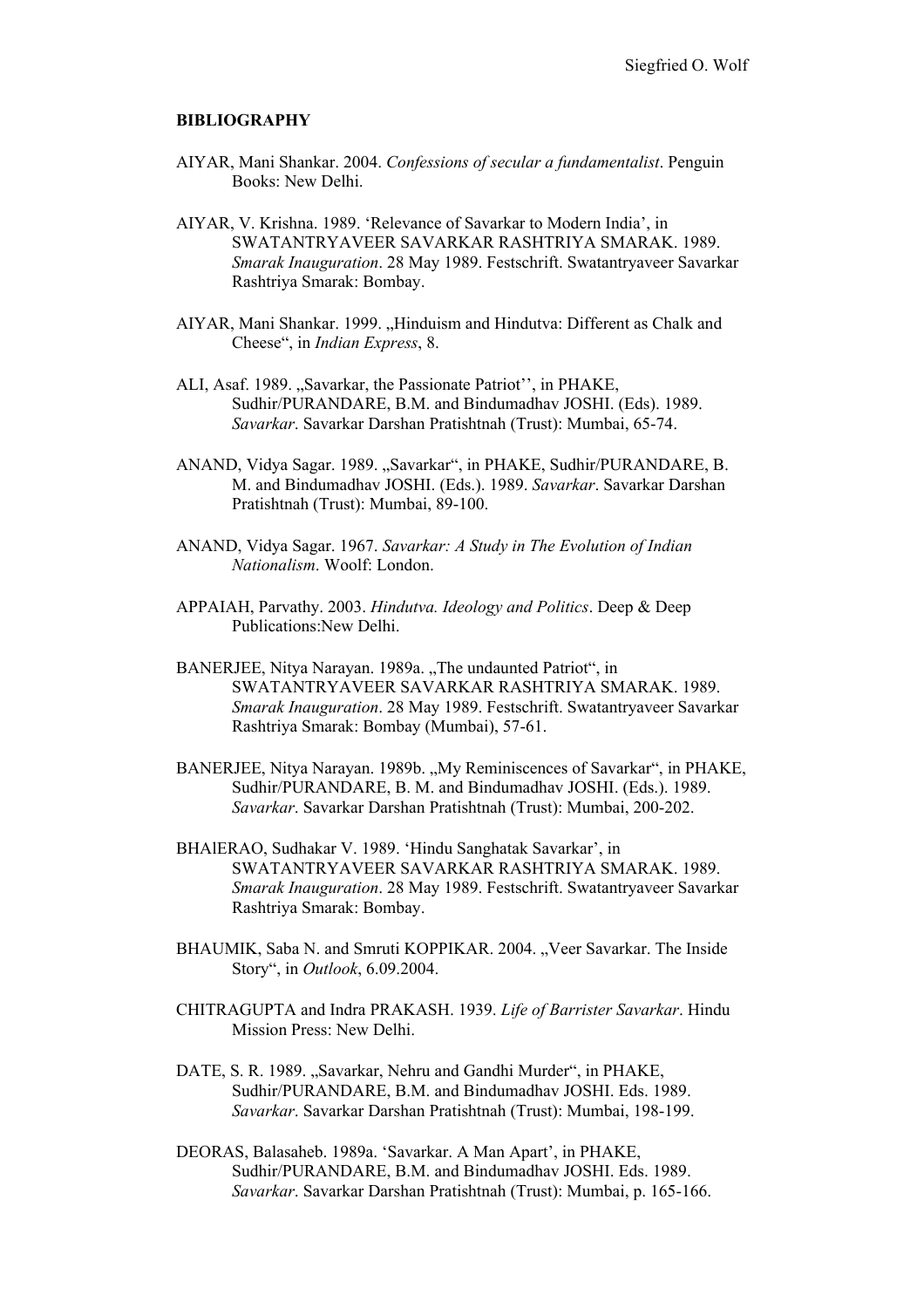- DEORAS, Bhaurao. 1989b. "Two Epoch-Makers. Veer Savakar and Dr. Hedgewar", in PHAKE, Sudhir/PURANDARE, B. M. and Bindumadhav JOSHI. (Eds.). 1989. *Savarkar*. Savarkar Darshan Pratishtnah (Trust): Mumbai, 158-164.
- DESHPANDE, Sudhakar. 2000. *Savarkar*. Makers of Indian Literature. Sahitya Akademi:Mumbai.
- DESHPANDE, Sudhakar. 1999. *Savarkar. The Prophetic Voice*. Dastane Ramchandra & Co.: Pune.
- DIVEKAR, V.D. ed. 1991. *Social Reform Movements in India. A Historical Perspective*. Popular Prakashan: Bombay (Mumbai).
- FASANA, Enrico. 1997. 'From Hindutva to Hindu Rashtra: the Social and Political Thought of Vinayak Damodar Savarkar (1883-1966)', in ARENA, Renato/BOLOGNA, Maria Patrizia/ MODENA, Maria Luisa Mayer and Alessandro PASSI. 1997. *Bandhu*. *Scritti in onore di Carlo Della Casa.* Festschrift. Volume I. Edizioni dell'Orso:Alessandra, pp.117- 133.
- GADGIL, Gangadhar, 1989. "Savarkar in the Andamans", in SWATANTRYAVEER SAVARKAR RASHTRIYA SMARAK. 1989. *Smarak Inauguration*. 28 May 1989. Festschrift. Swatantryaveer Savarkar Rashtriya Smarak: Bombay (Mumbai), 22-24.
- GANAPATI, M. V. 1989. "V. D. Savarkar A Study", in SWATANTRYAVEER SAVARKAR RASHTRIYA SMARAK. 1989. *Smarak Inauguration*. 28 May 1989. Festschrift. Swatantryaveer Savarkar Rashtriya Smarak: Bombay (Mumbai), 12-14.
- GARGE, S.M. 1996. *Gopal Ganesh Agarkar*. National Book Trust: New Delhi.
- GAWADE, P. L. 1989. "Savarkar a Poet Philosopher", in SWATANTRYAVEER SAVARKAR RASHTRIYA SMARAK. 1989. *Smarak Inauguration*. 28 May 1989. Festschrift. Swatantryaveer Savarkar Rashtriya Smarak: Bombay (Mumbai), 62-64.
- GODBOLE, V.S. 2004. *Rationalism of Veer Savarkar*. Itihas Patrika Prakashan: Thane.
- GODBOLE, S. T. 1989. "Savarkar's Approach to History", in PHAKE, Sudhir/PURANDARE, B. M. and Bindumadhav JOSHI. (Eds.). 1989. *Savarkar*. Savarkar Darshan Pratishtnah (Trust): Bombay (Mumbai), 192- 197.
- GOSAIN, Saligram. 2005. *Stormy Savarkar. The revolutionary who jumped the ship*. Vijay Goel: Delhi.
- GOSWAMI, Radhika Mohan. 1989. "Savarkar. As I knew him", in PHAKE, Sudhir/PURANDARE, B. M. and Bindumadhav JOSHI. (Eds.). 1989. *Savarkar*. Savarkar Darshan Pratishtnah (Trust): Bombay (Mumbai), 167- 170.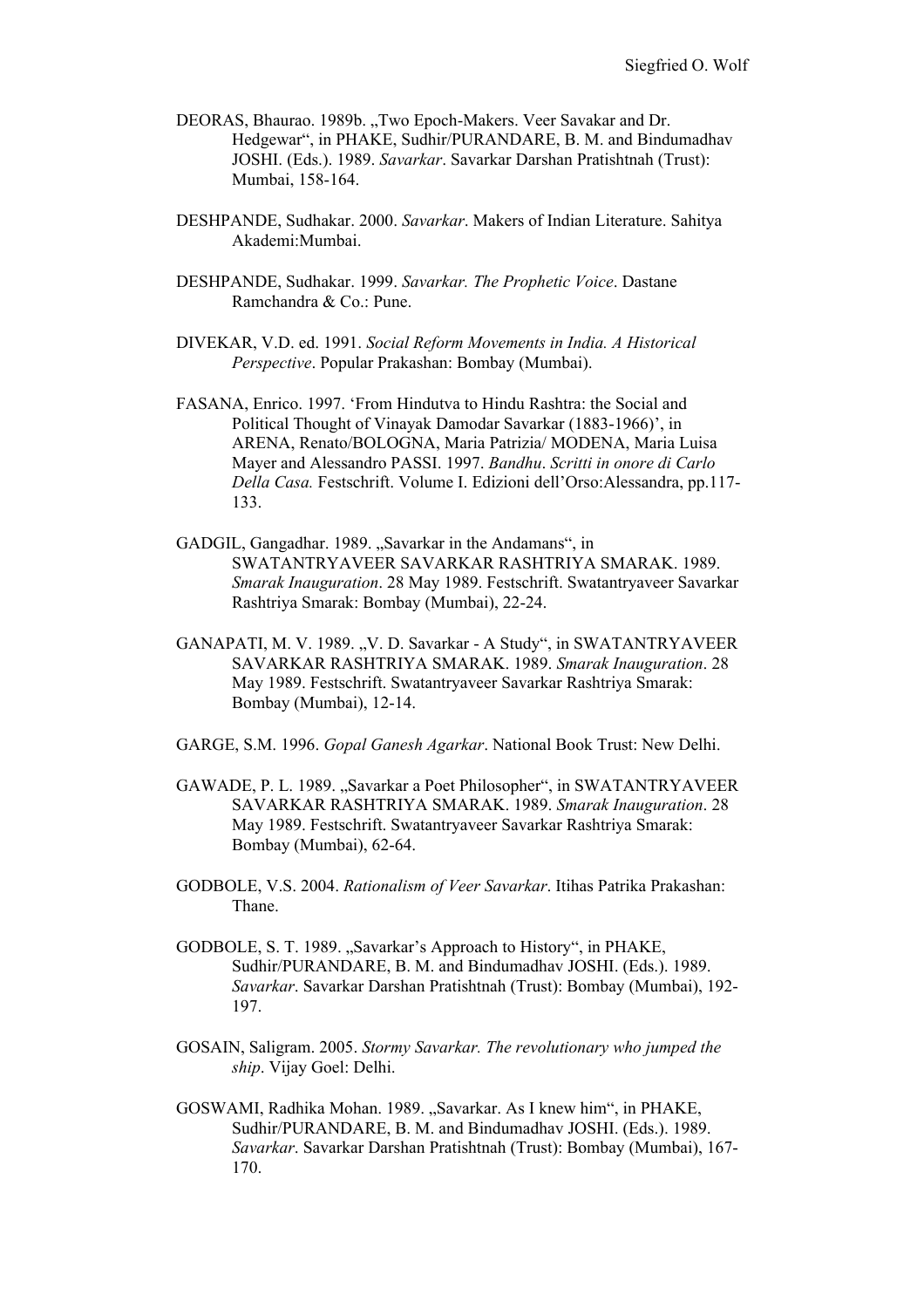- GROVER, Verinder. 1993. *V.D. Savarkar*. Political Thinkers of Modern India. Volume 14. Deep & Deep: Publications: New Delhi (revised edition: Grover, Verinder. 1998. *Vinayak Damodar Savarkar: A biography of his vision and ideas*. Deep & Deep: Publications: New Delhi).
- HIRANYAPPA, G. S. 1989. "Nostradamus and Savarkar: Visionaries of Hindu Glory", in SWATANTRYAVEER SAVARKAR RASHTRIYA SMARAK. 1989. *Smarak Inauguration*. 28 May 1989. Festschrift. Swatantryaveer Savarkar Rashtriya Smarak: Bombay (Mumbai), 42-48.
- HUSSAIN, Muzzafar. 1989. "Savarkar: An Assessment of the Essence of Success"', in PHAKE, Sudhir/PURANDARE, B. M. and Bindumadhav JOSHI. (Eds.). 1989. *Savarkar*. Savarkar Darshan Pratishtnah (Trust): Bombay (Mumbai), 234-235.
- JAFFRELOT, Christophe. 1999. *The Hindu Nationalist Movement and Indian Politics. 1925 to the 1990s*. Viking/Penguin Books: New Delhi.
- JAGJIT, Singh K. 1989. "Savarkar's International Trial", in PHAKE, Sudhir/PURANDARE, B. M. and Bindumadhav JOSHI. (Eds.). 1989. *Savarkar*. Savarkar Darshan Pratishtnah (Trust): Bombay (Mumbai), 129- 140.
- JAVARAIAH, M. N. 2005. *Ambedkar versus Hindurashtra. (Reply to Savarkar, Golwalkar und Arun Shourie).* Bahujan Media Centre: Mysore.
- JODLEKAR, J. D. 1995. *Veer Savarkar Vindicated*. Swatantryaveer Savarkar Rashtriya Smarak: Mumbai.
- JODLEKAR, J. D. 1994. *Veer Savarkar's Critics Answered. A reply to a Marxist calumny*. Veer Savarkar Wangmaya Pratishthan: Hyderabad.
- JOGLEKAR, J. D. 1989a. "Savarkar's Magnum Opus 'Hindutva'', in SWATANTRYAVEER SAVARKAR RASHTRIYA SMARAK. 1989. *Smarak Inauguration*. 28 May 1989. Festschrift. Swatantryaveer Savarkar Rashtriya Smarak: Bombay (Mumbai), 18-21.
- JOGLEKAR, J. D. 1989b. "Veer Savarkar. Profile of a Prophet", in PHAKE, Sudhir/PURANDARE, B. M. and Bindumadhav JOSHI. (Eds.). 1989. *Savarkar*. Savarkar Darshan Pratishtnah (Trust): Bombai (Mumbai) 11-41.
- JOGLEKAR, J.D. and Madhav PATHAK. 1989c. *Punarutthan*. Festschrift. Swatantryaveer Savarkar Rashtriya Smarak: Mumbai (Bombay).
- JOSHI, D. B. 1992. *Glimpses of Veer Savarkar's poetry*. Veer Savarkar Prakashan: Mumbai.
- KAMATH, M. V. 1989. "Savarkar: The Limits of Human Enduranve", in PHAKE, Sudhir/PURANDARE, B. M. and Bindumadhav JOSHI. (Eds.). 1989. *Savarkar*. Savarkar Darshan Pratishtnah (Trust): Bombai (Mumbai), 142- 146.
- KEER, Dhananjay. 1988. *Veer Savarkar.* Third Edition. (Second Edition: 1966). Popular Prakashan: Bombay (Mumbai).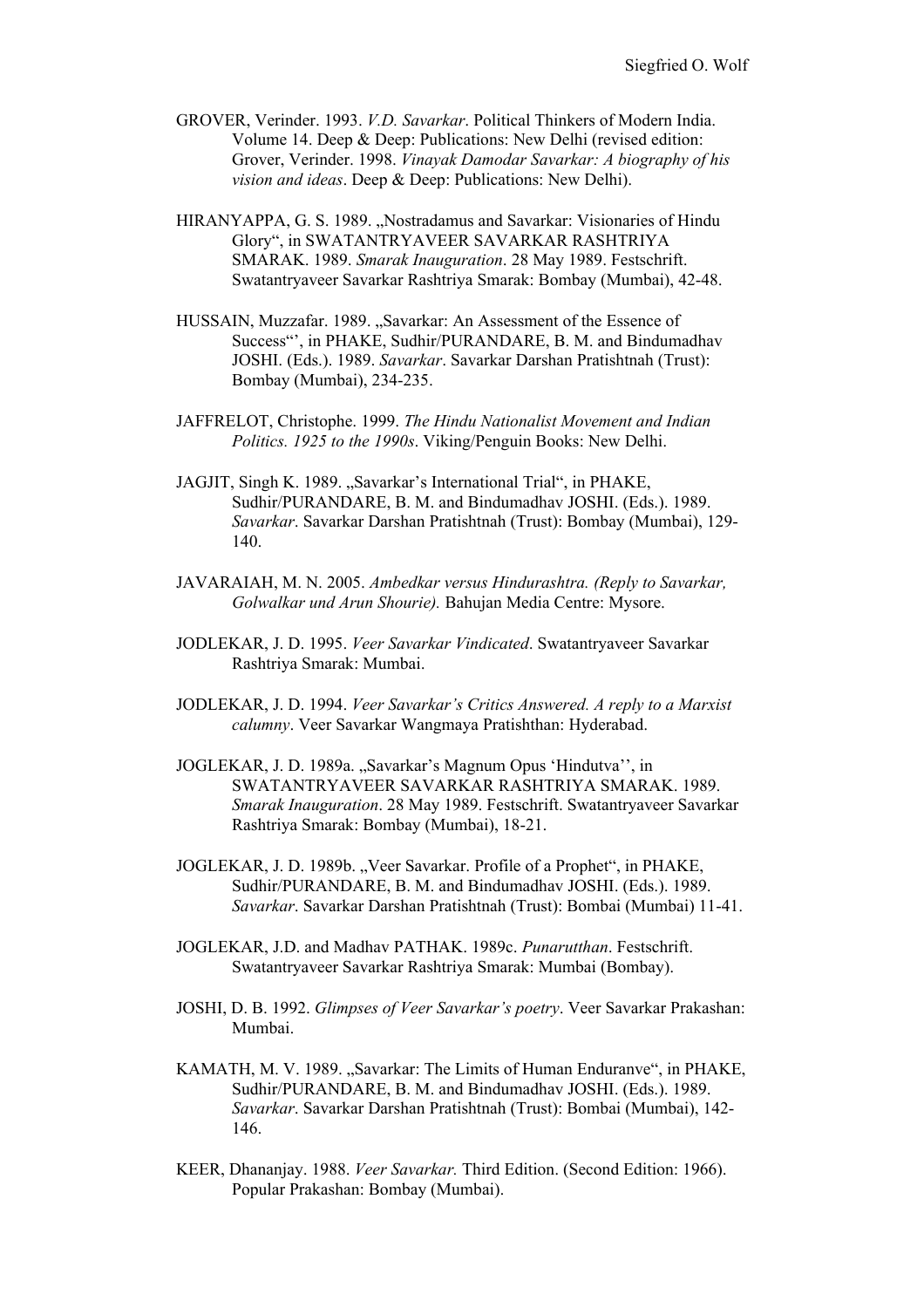- KEER, Dhananjay. 1950. *Savarkar And His Times*. First Edition. A.V. Keer: Bombay (Mumbai).
- KElKAR, B.K. 1989. 'Harbinger of Hindu Social Revolution', in SWATANTRYAVEER SAVARKAR RASHTRIYA SMARAK. 1989. *Smarak Inauguration*. 28 May 1989. Festschrift. Swatantryaveer Savarkar Rashtriya Smarak: Bombay.
- KELKAR, B.K. 1989. 'Savarkar: A Thee-dimensional view', in PHAKE, Sudhir/PURANDARE, B.M. and Bindumadhav JOSHI. Eds. 1989. *Savarkar*. Savarkar Darshan Pratishtnah (Trust): Mumbai, p. 42-60.
- KETKAR, G. V. 1958. "Vira Savarkarance Dharmakarana", in PADHYE, S. K. *Savarkar Vividha Darsana*. (Publisher: n.n.): Pune, 97-123.
- KLIMKEIT, Hans-Joachim. 1981. *Der politische Hinduismus. Indische Denker zwischen religiöser Reform und politischen Erwachen*. Otto Harrassowitz: Wiesbaden.
- KETKAR, G.V. 1958. 'Vira Savarkarance Dharmakarana', in PADHYE, S. K. *Savarkar Vividha Darsana*. (Publisher: n.n.): Pune, pp. 97-123.
- LEDERLE, Matthew. 1976. *Philosophical Trends in Modern Maharashtra*. Popular Prakashan: Bombay (Mumbai).
- MENSKI, Werner F. 2003. *Hindu Law. Beyond Traditions and Modernity*. Oxford University Press: New Delhi.
- NAG, Jamuna. 1988. *Social Reform Movements in Nineteenth Century India*. RBSA Publishers: Jaipur.
- NANDY, Ashis 2008. *The Demonic and the Seductive in Religious Nationalism: Vinayak Damodar Savarkar and the Rites of Exorcism in Secularizing South Asia*, in Heidelberg Papers in Comparative Politics, No. 44.
- NAVALGUNDKAR, S.N. 1989. 'Hindus, "Unite, Modernise and Militarise"', in PHAKE, Sudhir/PURANDARE, B.M. and Bindumadhav JOSHI. Eds. 1989. *Savarkar*. Savarkar Darshan Pratishtnah (Trust): Mumbai, p. 177- 182.
- NOORANI, A.G. 2003. *Savarkar and Hindutva: The Godse Connection*. Leftword: New Delhi.
- PATWARDHAN, V. S. 1989. "Savarkar's Economic Thinking", in PHAKE, Sudhir/PURANDARE, B. M. and Bindumadhav JOSHI. (Eds.). 1989. *Savarkar*. Savarkar Darshan Pratishtnah (Trust): Bombai (Mumbai), 118- 122.
- PHAKE, Sudhir/PURANDARE, B.M. and Bindumadhav JOSHI. Eds. 1989. *Savarkar*. Savarkar Darshan Pratishtnah (Trust): Mumbai.
- PHADNIS, Pankaj K. 2002. *Freedom Struggle. The Unfinished Story*. Festschrift (Dedicated to the Nation in Memory of Swatantryaveer Vinayak Damodar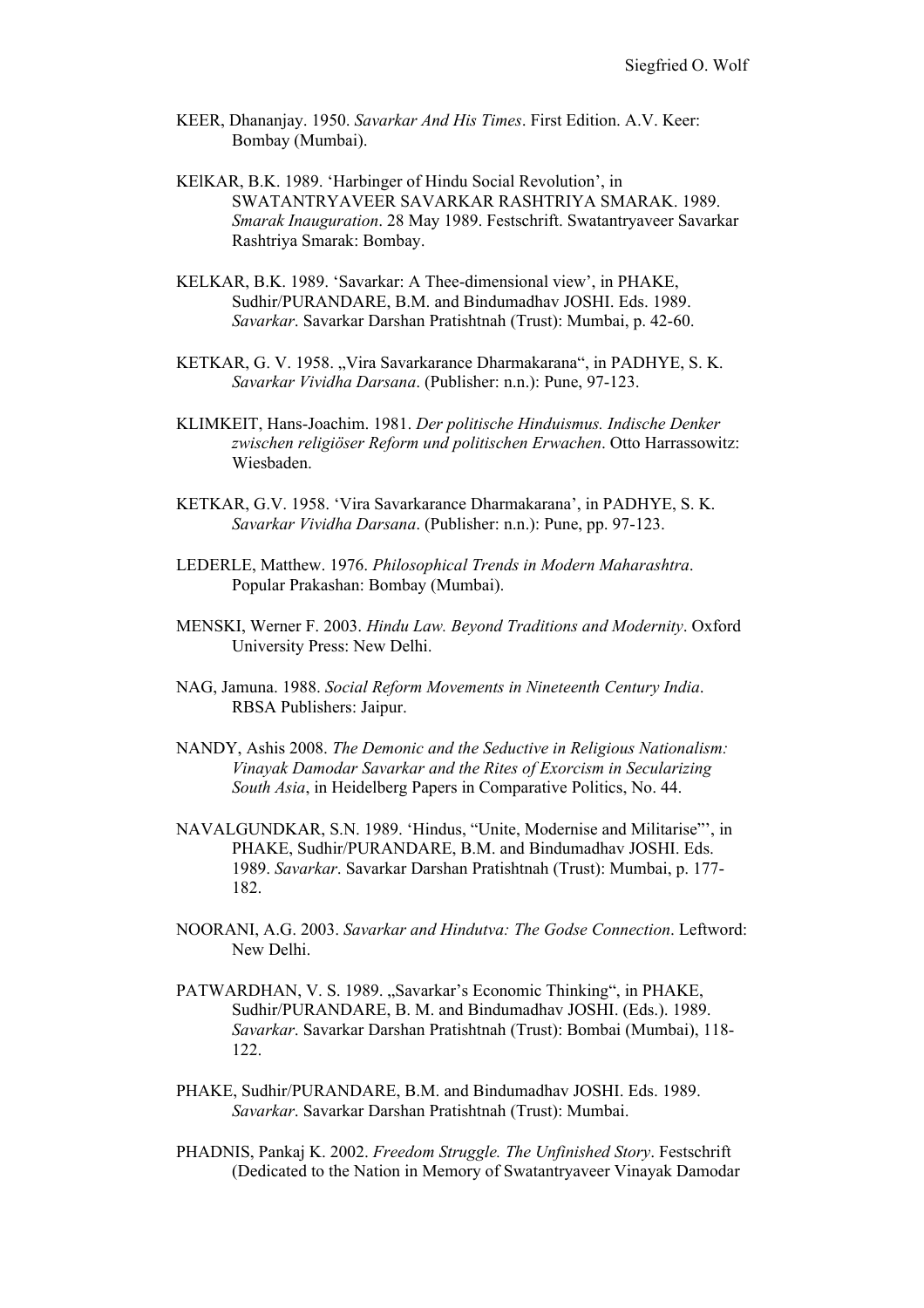Savarkar). Abhinav Bharat, registered Charitable Trust: Mumbai (Bombay).

- PHADTARE, T. C. 1975. *Social and Political Thought of Shri V.D. Savarkar*. A Thesis submitted to the Marathwada University for the Degree of Doctor of Philosophy. Unpublished: Aurangabad.
- PRINCE, John. 2007. *On the Verge of Hindutva: V. D. Savarkar, revolutionary, convict, ideologue, c. 1905-1924.* Dissertation, University of Hawai, August 2007.
- RAGHAVAN, T. C. A. 1983. "Origins and development of Hindu Mahasabha ideology: the call of V. D. Savarkar and Bhai Parmanand", in *Economic and Political Weekly*, 18(15), 9 Apr 1983, 595-600.
- RAO, Vandematharam Ramchendra. 1989a. "Bhagyanagar Struggle", in SWATANTRYAVEER SAVARKAR RASHTRIYA SMARAK. 1989b. *Smarak Inauguration*. 28 May 1989. Festschrift. Swatantryaveer Savarkar Rashtriya Smarak: Bombay. 15-17.
- RAO, Vandematharam Ramchendra. 1989. *Prince among Patriots. Veer Savarkar.*  U. G. Publications: Hyderabad.
- ROTHERMUND, Dietmar. 2003. 'Asien und die Globalisierung in historischer Perspektive'. Referat im Rahmen der Tagung: *Asien in der Globalisierung Weingartener Asiengespräche 2003*. Akademie der Diözese Rottenburg-Stuttgart, Weingarten/Oberschwaben, 31.1.-2.2.2003, http://www.akademie-rs.de/dates/030131\_asiengespraech\_rothmund.htm.
- SAVARKAR, S.S. and G. M. JOSHI. eds. 1992. *Historic statements (Prophetic Warnings). Statements, Telegrams & Letters. 1941 to 1965 by Veer Vinayak Damodar Savarkar*. Veer Savarkar Prakashan: Bombay.
- SAVARKAR, Vinayak Damodar. 1999. *Hindutva. Who is a Hindu?* Seventh Edition. Swatantryaveer Savarkar Rashtriya Smarak: Mumbai (Bombay).
- SAVARKAR, Vinayak Damodar. 1993. 'Abhinava Hindu Dhwaja', in Grover, Verinder. 1993. *V.D. Savarkar*. Political Thinkers of Modern India. Volume 14. Deep & Deep: Publications: New Delhi, pp. 185-190.
- SAVARKAR, Vinayak Damodar. 1993. 'An Echo from Andamans. Letters Written by V.D. Savarkar to his Brother Dr. Savarkar', in Grover, Verinder. 1993. *V.D. Savarkar*. Political Thinkers of Modern India. Volume 14. Deep & Deep: Publications: New Delhi, pp. 579-636.
- SAVARKAR, Vinayak Damodar. 1971. *Six Glorious Epochs of Indian History*. Bal Savarkar: Bombay (Mumbai)
- SAVARKAR, Vinayak Damodar. 1969. *Hindutva: Who is a Hindu.* Veer Savarkar Prakashan: Bombay.
- SAVARKAR, Vinayak Damodar. 1950. *The Story of my Transportation for Life*. A Biography of Black days of Andamans. First Impression. Sadbhakti Publications: Bombay (Mumbai).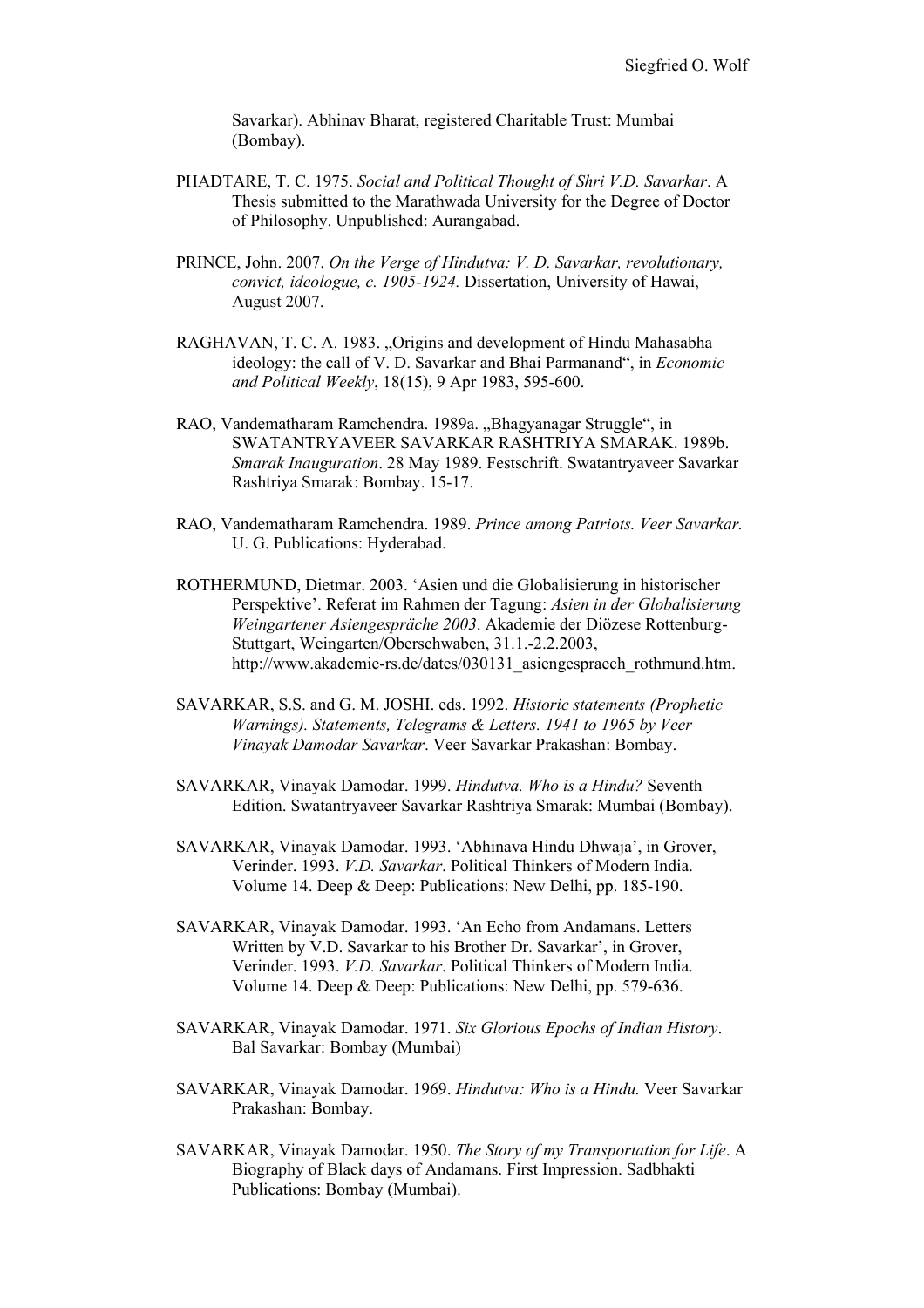- SAVARKAR, Vinayak Damodar. 1940. *Hindu Sanghatan: Its ideology and immediate programme*. Hindu Mahasabha: Bombay.
- SAVARKAR, Vinayak Damodar. 1963-65. *Samagra Savarkar Vangamaya.* (Entire Works of Savarkar), Volumes 1 – 8. Edited by Manarao Daate, published by Maharashtra Hindu Maha Sabha 1963-65.
- SAVARKAR, Vinayak Damodar and Satya PARKASH. 1945. *Hindu Rashtravad. Ideology and Immediate Programme*. Rohtas Printing Press: Rohtak.
- SESHADRI, H. V. 1989. "The Swantantrya-Veer Epitome of Swatantrata and Veerata", in PHAKE, Sudhir/PURANDARE, B.M. and Bindumadhav JOSHI. (Eds.). 1989. *Savarkar*. Savarkar Darshan Pratishtnah (Trust): Mumbai, 83-88.
- SHARMA, Jyotirmaya. 2003. *Hindutva. Exploring the Idea of Hindu Nationalism*. Viking/Penguin Books: New Delhi.
- SHARMA, Sita Ram. 2007. *Life and works of V.D. Savarkar*. Book Enclave: Jaipur.
- SHARMA, Suresh. 1996. 'Savarkar's Quest for a Modern Hindu Consolidation', in *Studies in Humanities and Social Sciences*, Volume II, No. 2, 1996, pp. 189-215, Shimla.
- SHIVRAMU. 1989. "Savarkar's Role in the British Quitting India", in PHAKE, Sudhir/PURANDARE, B. M. and Bindumadhav JOSHI. (Eds.). 1989. *Savarkar*. Savarkar Darshan Pratishtnah (Trust): Bombay (Mumbai), 183- 189.
- SRIVASTAVA, Harindra. 1993a. *The epic sweep of V D Savarkar: An analytical study of the epic sweep in the life and literature of Vinayak Damodar Savarkar*. Savarkar Punruththan Sanathan: New Delhi.
- SRIVASTAVA, Harindra. 1993b. "His Titles Epitomize the Theme", in SWATANTRYAVEER SAVARKAR RASHTRIYA SMARAK. 1989. *Smarak Inauguration*. 28 May 1989. Festschrift. Swatantryaveer Savarkar Rashtriya Smarak: Bombay (Mumbai), 39-41.
- SRIVASTAVA, Harindra. 1983. *Five stormy years: Savarkar in London (1906- 1911) - A centenary salute to V.D. Sarvarkar*. Allied: New Delhi.
- SINGH, K. Jagjit. 1989. "Savarkar's International Trial Background & Impact", in PHAKE, Sudhir/PURANDARE, B. M. and Bindumadhav JOSHI. (Eds.). 1989. *Savarkar*. Savarkar Darshan Pratishtnah (Trust): Bombay (Mumbai), 129-140.
- SWATANTRYAVEER SAVARKAR RASHTRIYA SMARAK. 1989. *Smarak Inauguration*. 28 May 1989. Festschrift. Swatantryaveer Savarkar Rashtriya Smarak: Bombay.
- TREHAN, Jyoti. 1991. *Veer Savarkar. Thought and Action of Vinayak Damodar Savarkar*. Deep & Deep Publications: New Delhi.